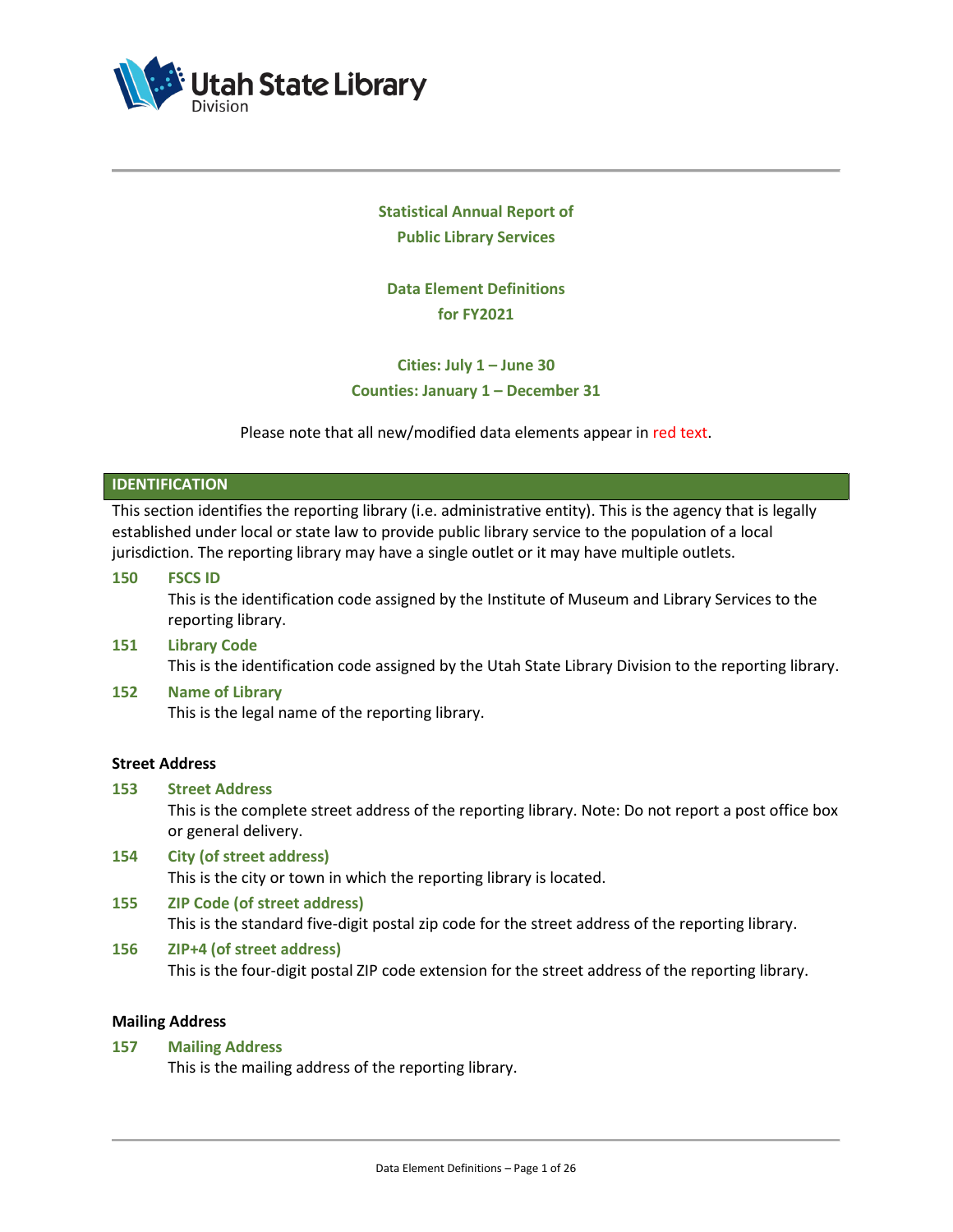

| 158 | <b>City (of mailing address)</b>                                                                                                          |
|-----|-------------------------------------------------------------------------------------------------------------------------------------------|
|     | This is the city or town of the mailing address for the reporting library.                                                                |
| 159 | <b>ZIP Code (of mailing address)</b><br>This is the standard five-digit postal ZIP code for the mailing address of the reporting library. |
| 160 | <b>ZIP+4 (of mailing address)</b><br>This is the four-digit postal ZIP code extension for the mailing address of the reporting library.   |
| 161 | <b>County of the Entity</b><br>This is the county in which the headquarters of the reporting library is located.                          |
| 162 | Telephone (include area code)<br>This is the telephone number of the reporting library, including area code.                              |
| 163 | Library's website address<br>This is the web address of the reporting library.                                                            |

## **GENERAL INFORMATION**

# **208 Population of Legal Service Area**

The number of people in the geographical area for which a public library has been established to offer services and from which (or on behalf of which) the library derives revenue, plus any areas served under contract for which the library is the primary service provider. This figure is determined by the Utah State Library Division based on the most recent U.S. Census Bureau population estimates available. If the library establishes an agreement with another city or county to serve as the primary library for their population, contact the State Data Coordinator at the Utah State Library Division to update the official legal service area document. Report the revenue received from the contract or agreement under *Other Operating Revenue* or *Other Capital Revenue*.

# **Service Outlets**

An outlet is a unit of an administrative entity that provides direct public library service.

# **209 Number of Central Libraries**

A central library is a single-outlet library or the library that is the operational center of a multiple-outlet library system. Usually, all processing is centralized here and the principal collections are housed here. Central library is synonymous with main library. Note: An administrative entity may report either no central library or one central library. No administrative entity may report more than one central library. Where there are several coequal outlets, report all such outlets as branches.

# **210 Number of Branch Libraries**

A branch library is an auxiliary unit of an administrative entity which has ALL of the following: (1) separate quarters; (2) an organized collection of library materials; (3) paid staff; and (4) regularly scheduled hours for being open to the public.

# **211 Number of Bookmobiles**

A bookmobile is a traveling branch library. It consists of ALL of the following: (1) a vehicle that carries an organized collection of library materials; (2) paid staff; and (3) regularly scheduled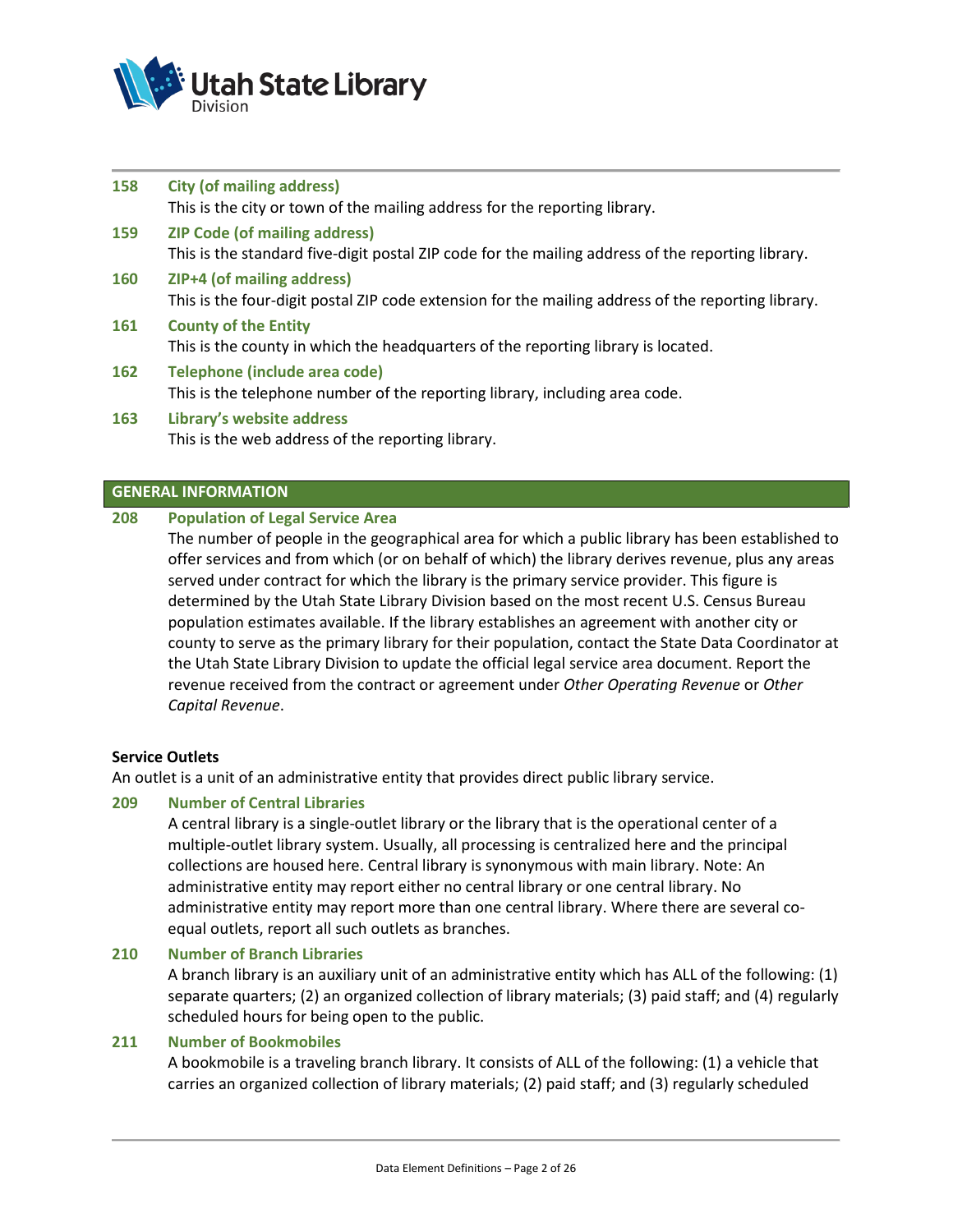

hours (bookmobile stops) for being open to the public. Note: Count the number of vehicles in use, not the number of stops the vehicle makes.

#### **Paid Staff (Full-Time Equivalent)**

Report figures as of the last day of the library's fiscal year. Include all positions funded in the library's budget, whether those positions are filled or not. To ensure comparable data, 40 hours per week has been set as the measure of *full-time equivalent (FTE)*. For example, 60 hours per week of part-time work by employees in a staff category divided by the 40-hour measure equals 1.50 FTEs.

## **250 FTE of Librarians with ALA-accredited master's degree**

This is the full-time equivalent of librarians with master's degrees from programs of library and information studies accredited by the American Library Association.

#### **251 Total FTE of Librarians**

This is the full-time equivalent of all persons with the title of librarian who do paid work that usually requires professional training and skill in the theoretical or scientific aspects of library work, or both, as distinct from its mechanical or clerical aspect. This number also includes the FTE of librarians with ALA-accredited master's degree, reported in 250.

## **252 FTE of All Other Paid Staff**

This is the full-time equivalent of all other employees paid from the reporting library's budget, including plant operations, security, and maintenance staff.

## **253 Total FTE of Paid Staff**

This number is automatically calculated by adding the figures in 251 and 252.

#### **254.1 Total Library Staff**

This is the total number of library employees.

#### **Volunteers**

## **253.1 Number of individual volunteers who worked for the library this fiscal year**

This is the number of individuals who performed voluntary (unpaid) work for the library regardless of the number of hours they worked. They may be members of the library board, a formally established group (such as a Friends group), or individuals who have volunteered their time and effort. The volunteer may work at the library on various tasks, may be running various library programs (such as literacy or story hours), or may be out in the community doing such things as delivering books to the homebound, helping with a bond election campaign, telling stories at the homeless shelter, or working on the annual book sale. Note: Report number of individuals, NOT full-time equivalent (FTE). For example, if one person volunteered 5 days, report one individual volunteer; if five different people volunteered five days each, report five individual volunteers.

#### **253.2 Number of hours volunteers worked for the library this fiscal year**

This is the total number of hours (rounded to the nearest hour) worked on the library's behalf by all individual volunteers reported in 253.1

## **OPERATING REVENUE**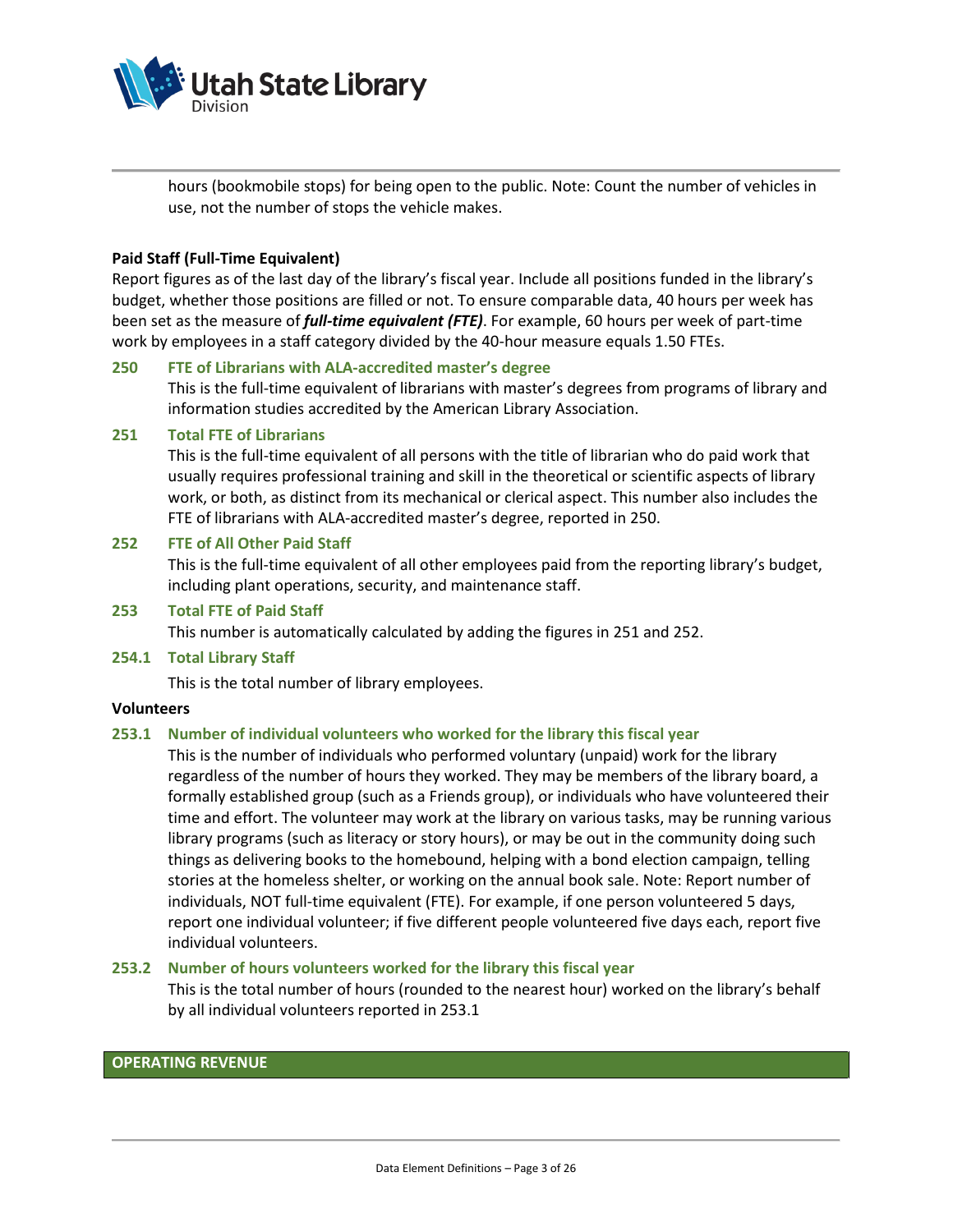

Report revenue used for operating expenditures as defined below. Include federal, state, local, or other grants. DO NOT include revenue for major capital expenditures, contributions to endowments, revenue passed through to another agency, or funds unspent in the previous fiscal year (e.g. carryover).

#### **300 Local Operating Revenue**

This includes all local government funds designated by the city or county for expenditure by the public library. Do not include the value of any contributed or in-kind services or the value of any gifts and donations, library fines, fees, or grants.

#### **301 State Operating Revenue**

This includes all funds distributed by the State of Utah for expenditure by the public library (for example CLEF grants, UPLIFT Continuing Education grants, and grants from other State of Utah agencies).

#### **302 Federal Operating Revenue**

This includes all federal government funds distributed for expenditure by the public library, including federal money distributed by the State Library (for example LSTA grants, Teen Literature grants, the Lenders Support Program - including the OCLC and Resource Sharing grant and other special projects).

#### **303 Other Operating Revenue**

This is all operating revenue other than that reported under local, state, and federal (300, 301, and 302). Include, for example, monetary gifts and donations received in the current year, interest, library fines, fees for library services, grants, or funds received from other cities or counties to provide service to patrons inside or outside the library's legal service area. Do not include the value of any contributed or in-kind services or the value of any non-monetary gifts and donations.

#### **304 Total Operating Revenue**

This number is automatically calculated by adding reported figures in questions 300, 301, 302, and 303, i.e. the sum of Local government revenue, State government revenue, Federal government revenue, and Other operating revenue.

#### **OPERATING EXPENDITURES**

Operating expenditures are the current and recurrent costs necessary to support the provision of library services. Do not report estimated costs as expenditures. Do not report capital expenditures under this category. Local accounting practices shall determine whether a specific item is a capital expense or an operating expense regardless of the examples in these definitions.

#### **304.1 Local Operating Expenditures**

This includes all expenditures by the public library of local government funds. Only such funds that are supported by expenditure documents (such as invoices, contracts, payroll records, etc.) at the point of disbursement should be included. Do not report the value of free items as expenditures.

#### **304.2 State Operating Expenditures**

This includes all expenditures by the public library of State of Utah government funds (CLEF grants, UPLIFT Continuing Education grants, and grants from other State of Utah agencies).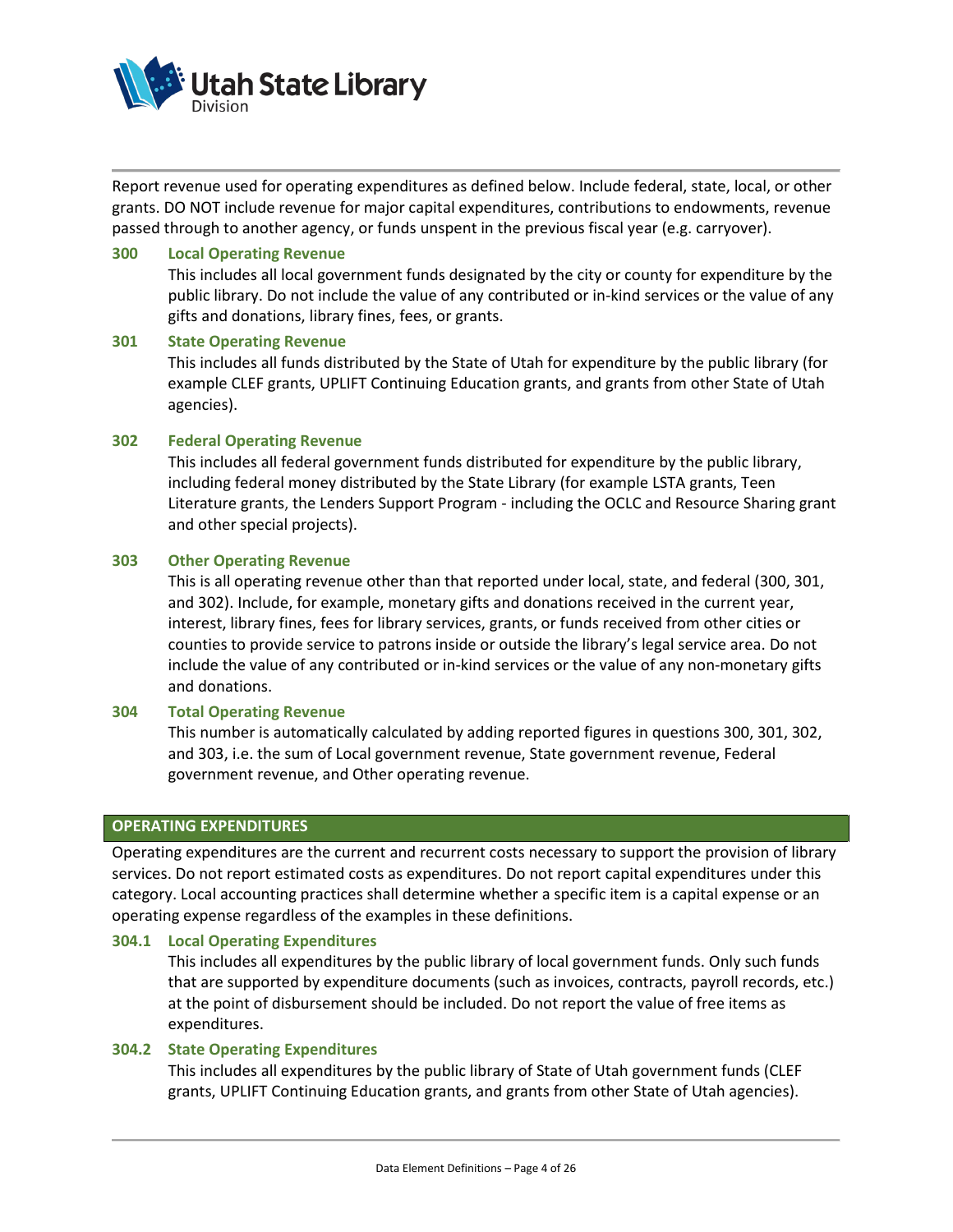

#### **304.3 Federal Operating Expenditures**

This includes all federal government funds distributed for expenditure by the public library, including federal money distributed by the State Library (for example LSTA grants, Teen Literature grants, and other special projects).

## **304.4 Other Operating Expenditures**

This includes all expenditures by the public library of funds that did not come from local government, state government, and federal government sources. This may include expenditures of funds originating from monetary gifts, donations, interest, library fines, fees, grants, or other city or county government contracts.

#### **304.5 Total Operating Expenditures**

This number is automatically calculated by adding reported figures 304.1, 304.2, 304.3, and 304.4. This is the sum of expenditures of Local government funds, State government funds, Federal government funds, and Other operating funds. Note: This figure MUST match the amount in 358.

## **OPERATING EXPENDITURES** ∼ **DETAIL**

Operating expenditures are the current and recurrent costs necessary to support the provision of library services. Significant costs, especially benefits and salaries, that are paid by other taxing agencies (government agencies with the authority to levy taxes) "on behalf of" the library may be included if the information is available to the reporting agency. Only such funds that are supported by expenditure documents (such as invoices, contracts, payroll records, etc.) at the point of disbursement should be included. Do not report the value of free items as expenditures. Do not report estimated costs as expenditures. Do not report capital expenditures under this category. Local accounting practices shall determine whether a specific item is a capital expense or an operating expense regardless of the examples in these definitions.

#### **Staff Expenditures**

#### **350 Salaries and Wages**

This includes salaries and wages for all library staff (including plant operations, security, and maintenance staff) for the fiscal year. Include salaries and wages before deductions but exclude employee benefits.

#### **351 Employee Benefits**

These are the benefits outside of salaries and wages paid and accruing to employees (including plant operations, security, and maintenance staff), regardless of whether the benefits or equivalent cash options are available to all employees. Include amounts for direct paid employee benefits including Social Security, retirement, medical insurance, life insurance, guaranteed disability income protection, unemployment compensation, workmen's compensation, tuition, and housing benefits.

#### **352 Total Staff Expenditures**

This number is automatically calculated by adding reported figures in 350 and 351, i.e. the sum of Salaries & Wages expenditures and Employee Benefits expenditures.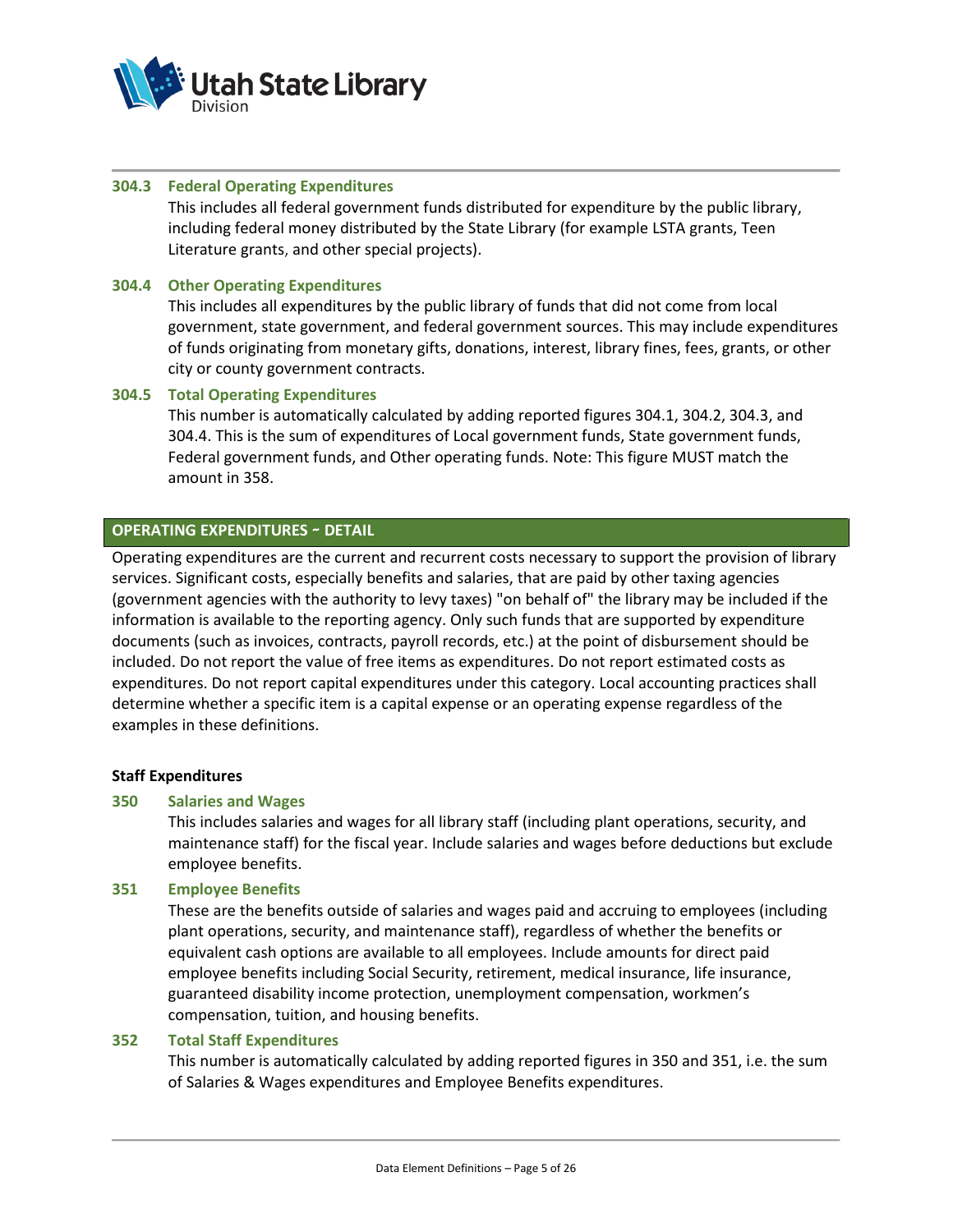

#### **Collection Expenditures**

This includes all operating expenditures from the library budget for all materials in print, audiovisual, electronic, and other formats considered part of the collection, whether purchased, leased, or licensed. Exclude charges or fees for interlibrary loans and expenditures for document delivery.

#### **353 Print Materials**

Report all operating expenditures for the following print materials: books, current serial subscriptions, government documents, and any other print acquisitions.

#### **354 Electronic Materials – Digital Units**

Report all operating expenditures for electronic (digital) materials. Types of electronic materials include e-books, audio and video downloadables, e-serials (including journals), government documents, databases (including locally mounted, full text or not), electronic files, reference tools, scores, maps, or pictures in electronic or digital format, and materials digitized by the library. Electronic materials can be distributed on magnetic tape, diskettes, computer software, CD-ROM, or other portable digital carrier, and can be accessed via a computer, via access to the Internet, or by using an e-book reader. Include expenditures for materials held locally and for remote materials for which permanent or temporary access rights have been acquired. Include expenditures for database licenses. Note: Expenditures for computer software used to support library operations or to link to external networks, including the Internet, are reported under Other Operating Expenditures (357).

#### **355 Other Materials**

Report all operating expenditures for other materials not already reported in 353 and 354. For example, include audio and video physical units (CDs and DVDs), realia, puppets, and materials in new formats.

#### **356 Total Collection Expenditures**

This number is automatically calculated by adding reported figures in questions 353, 354 and 355, i.e. the sum of Print Materials, Electronic Materials – Digital Units, and Other Materials expenditures.

#### **Other Operating Expenditures**

This includes all expenditures other than those reported for Total Staff Expenditures (352) and Total Collection Expenditures (356).

#### **357 Other Operating Expenditures**

Include expenses such as binding, supplies, repair or replacement of existing furnishings and equipment; and costs of computer hardware and software used to support library operations or to link to external networks, including the Internet. Report contracts for services, such as costs of operating and maintaining physical facilities, and fees paid to a consultant, auditor, architect, attorney, etc.

#### **Total Operating Expenditures**

#### **358 Total Operating Expenditures**

This number is automatically calculated by adding figures in questions 352, 356, and 357, i.e. the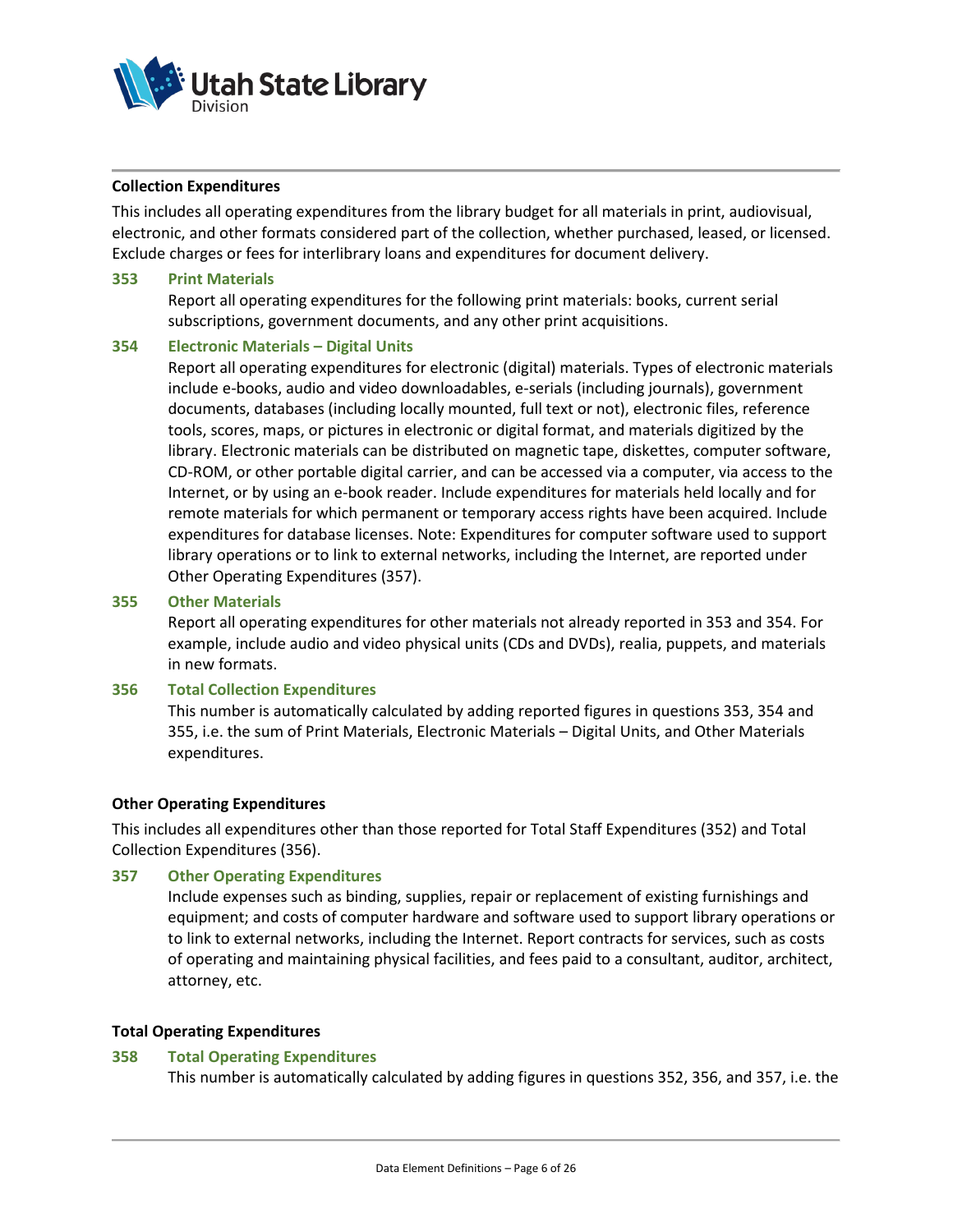

sum of Total Staff Expenditures, Total Collection Expenditures, and Other Operating Expenditures. Note: This figure MUST match the amount in question 304.5

## **CAPITAL REVENUE**

Report all revenue to be used for major capital expenditures, by source of revenue. Include funds received for (a) site acquisition; (b) new buildings; (c) additions to or renovation of library buildings; (d) furnishings, equipment, and initial collections (print, nonprint, and electronic) for new buildings, building additions, or building renovations; (e) computer hardware and software used to support library operations, to link to networks, or to run information products; (f) new vehicles; and (g) other one-time major projects. Exclude revenue to be used for replacement and repair of existing furnishings and equipment, regular purchase of library materials, and investments for capital appreciation. Exclude income passed through to another agency (e.g., fines), or funds unspent in the previous fiscal year (e.g., carryover). Funds transferred from one public library to another public library should be reported by only one of the public libraries. Report federal, state, local, and other revenue to be used for major capital expenditures in the following categories:

#### **400 Local Capital Revenue**

Report all governmental funds designated by the city or county and available to the public library for the purpose of major capital expenditures, except for state and/or federal money distributed by the city or county.

## **401 State Capital Revenue**

Report all funds distributed to public libraries by the State of Utah for expenditure by the public libraries for the purpose of major capital expenditures, except for federal money distributed by the state. This may include revenue from the Community Library Enhancement Fund.

#### **402 Federal Capital Revenue**

Report federal governmental funds, including federal funds distributed by the city, county, or state, and grants and aid received by the library for the purpose of major capital expenditures. This may include revenue from LSTA grants.

#### **403 Other Capital Revenue**

Report private (non-governmental funds), including grants received by the library for the purpose of major capital expenditures.

#### **404 Total Capital Revenue**

This number is automatically calculated by adding reported figures in questions 400, 401, 402, and 403. This is the sum of Local Capital Revenue, State Capital Revenue, Federal Capital Revenue, and Other Capital Revenue.

## **CAPITAL EXPENDITURES**

## **405 Total Capital Expenditures**

Report major capital expenditures (the acquisition of or additions to fixed assets). Examples include expenditures for (a) site acquisitions; (b) new buildings; (c) additions to or renovation of library buildings; (d) furnishings, equipment, and initial book stock for new buildings, building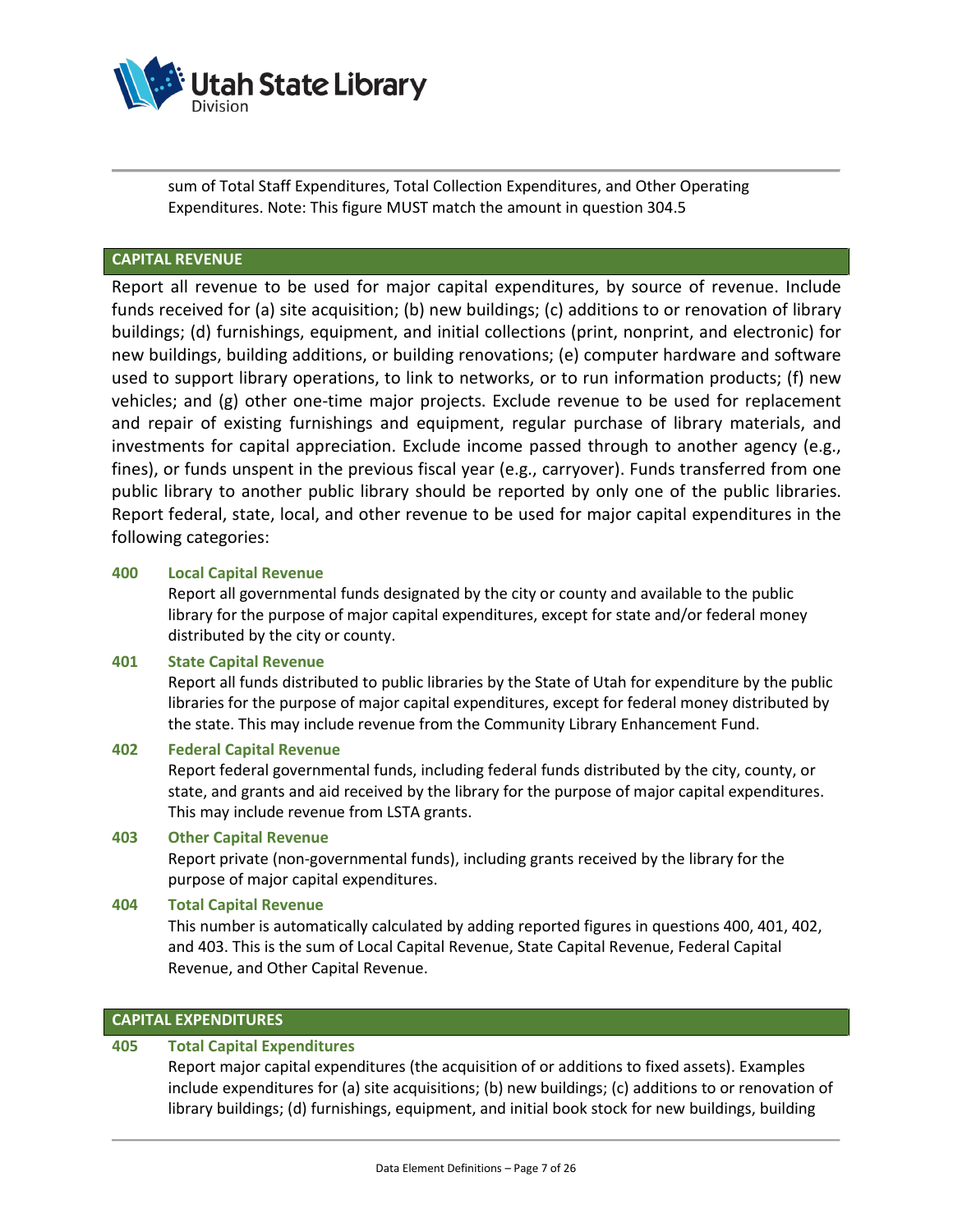

additions, or building renovations; (e) library automation systems; (f) new vehicles; and (g) other one-time major projects. Include federal, state, local, or other revenue used for major capital expenditures. Only funds that are supported by expenditure documents (e.g., invoices, contracts, payroll records, etc.) at the point of disbursement should be included. Estimated costs are not included. Exclude expenditures for replacement and repair of existing furnishings and equipment, regular purchase of library materials, and investments for capital appreciation. Exclude contributions to endowments, or revenue passed through to another agency. Local accounting practices shall determine whether a specific item is a capital expense or an operating expense regardless of the examples in this definition.

## **COLLECTIONS**

This section of the survey (450-460) collects data on selected types of materials. It does not cover all materials (i.e., microforms, loose sheet music, maps, and pictures) for which expenditures are reported under Print Materials Expenditures, Electronic Materials Expenditures, and Other Material Expenditures (353-355). Under this category report only items that have been purchased, leased or licensed by the library, a consortium, the state library, a donor or other person or entity. Included items must only be accessible with a valid library card or at a physical library location; inclusion in the catalog is not required. Do not include items freely available without monetary exchange. Do not include items that are permanently retained by the patron; count only items that have a set circulation period where it is available for their use. Count electronic materials at the administrative entity level; do not duplicate numbers at each branch.

#### **450 Print Materials**

Report a single figure that includes the following:

Books in print. Books are non-serial printed publications (including music scores or other bound forms of printed music, and maps) that are bound in hard or soft covers, or in loose-leaf format. Do not include unbound sheet music. Include non-serial government documents. Report the number of physical units, including duplicates. For small libraries, if volume data are not available, count the number of titles. Books packaged together as a unit (e.g., a 2-volume set) and checked out as a unit are counted as one physical unit.

#### **451 Electronic Books (e-books)**

E-books are digital documents (including those digitized by the library), licensed or not, where searchable text is prevalent, and which can be seen in analogy to a printed book (monograph). E-books are loaned to users on portable devices (e-book readers) or by transmitting the contents to the user's personal computer for a limited time. Include e-books held locally and remote e-books for which permanent or temporary access rights have been acquired. Report the number of electronic units, including duplicates, at the administrative entity level; do not duplicate unit count for each branch. E-books packaged together as a unit (e.g., multiple titles on a single e-book reader) and checked out as a unit are counted as one unit.

Report the number of units. Report only items that have been purchased, leased or licensed by the library, a consortium, the state library, a donor or other person or entity. Included items must only be accessible with a valid library card or at a physical library location; inclusion in the catalog is not required. Do not include items freely available without monetary exchange. Do not include items that are permanently retained by the patron; count only items that have a set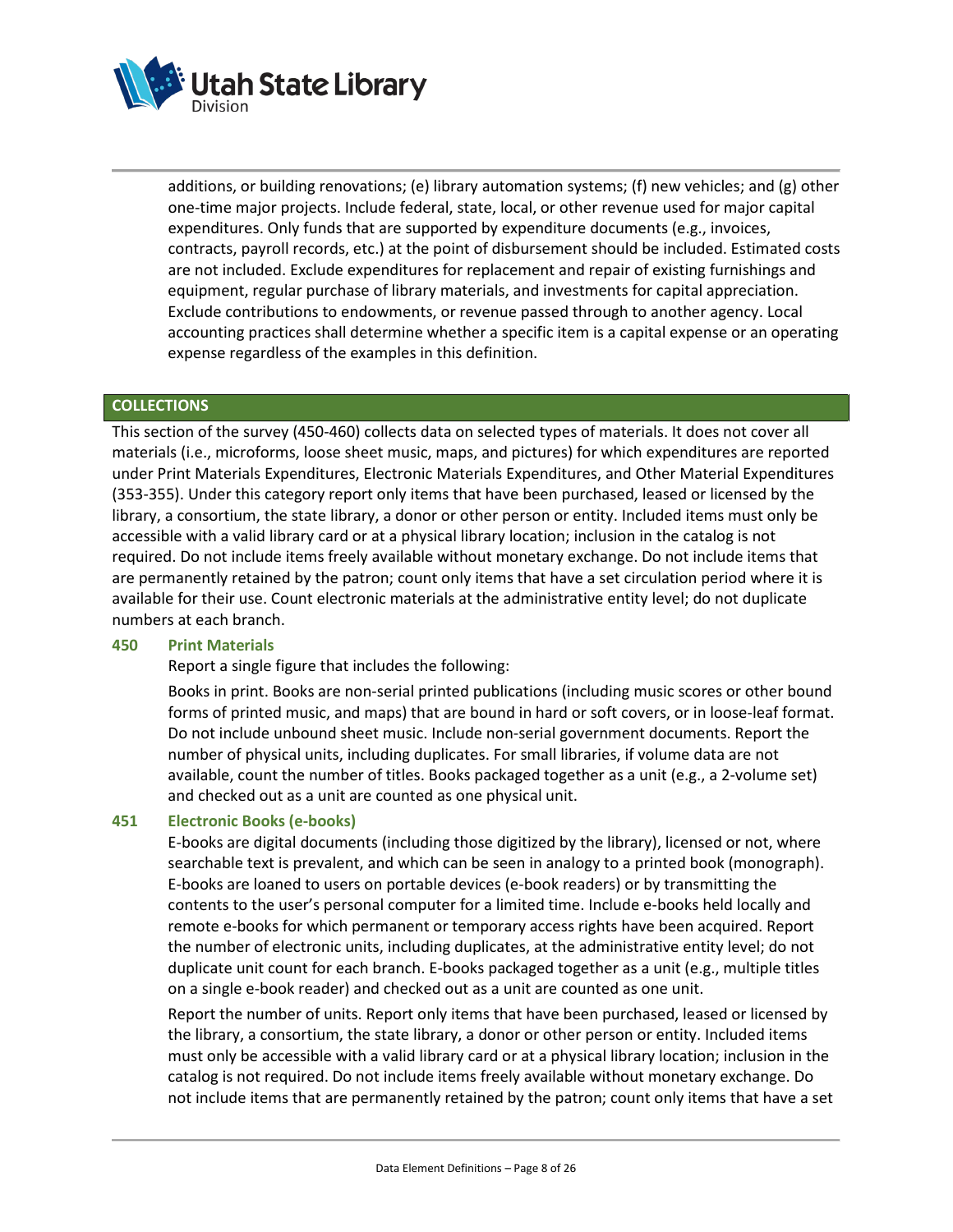

circulation period where it is available for their use. Count electronic materials at the administrative entity level; do not duplicate numbers at each branch.

NOTE: For purposes of this survey, units are defined as "units of acquisition or purchase." The "unit" is determined by considering whether the item is restricted to a finite number of simultaneous users or an unlimited number of simultaneous users.

**Finite simultaneous use**: units of acquisition or purchase is based on the number of simultaneous usages acquired (equivalent to purchasing multiple copies of a single title). For example, if a library acquires a title with rights to a single user at a time, then that item is counted as 1 "unit;" if the library acquires rights to a single title for 10 simultaneous users, then that item is counted as 10 "units." For smaller libraries, if volume data are not available, the number of titles may be counted.

**Unlimited simultaneous use**: units of acquisition or purchase is based on the number of titles acquired. For example, if a library acquires a collection of 100 books with unlimited simultaneous users, then that collection would be counted as 100 "units."

#### **452 Audio – Physical Units**

These are materials circulated in a fixed, physical format on which sounds (only) are stored (recorded) and that can be reproduced (played back) mechanically, electronically, or both. Include records, audiocassettes, audio cartridges, audio discs (including audio-CD-ROMs), audioreels, talking books, and other sound recordings stored in a fixed, physical format. Do not include downloadable electronic audio files. Report the number of units, including duplicates. Items packaged together as a unit (e.g. two compact discs for one recorded book) and checked out as a unit are counted as one physical unit.

#### **453 Audio – Downloadable Units**

These are downloadable electronic files on which sounds (only) are stored (recorded) and that can be reproduced (played back) electronically. Audio – Downloadable Units may be loaned to users on portable devices or by transmitting the contents to the user's personal computer for a limited time. Include Audio – Downloadable Units held locally and remote Audio – Downloadable Units for which permanent or temporary access rights have been acquired. Report the number of units. Report only items that have been purchased, leased or licensed by the library, a consortium, the state library, a donor or other person or entity. Included items must only be accessible with a valid library card or at a physical library location; inclusion in the catalog is not required. Do not include items freely available without monetary exchange. Do not include items that are permanently retained by the patron; count only items that have a set circulation period where it is available for their use. Count electronic materials at the administrative entity level; do not duplicate numbers at each branch.

NOTE: For purposes of this survey, units are defined as "units of acquisition or purchase." The "unit" is determined by considering whether the item is restricted to a finite number of simultaneous users or an unlimited number of simultaneous users.

**Finite simultaneous use**: units of acquisition or purchase is based on the number of simultaneous usages acquired (equivalent to purchasing multiple copies of a single title). For example, if a library acquires a title with rights to a single user at a time, then that item is counted as 1 "unit;" if the library acquires rights to a single title for 10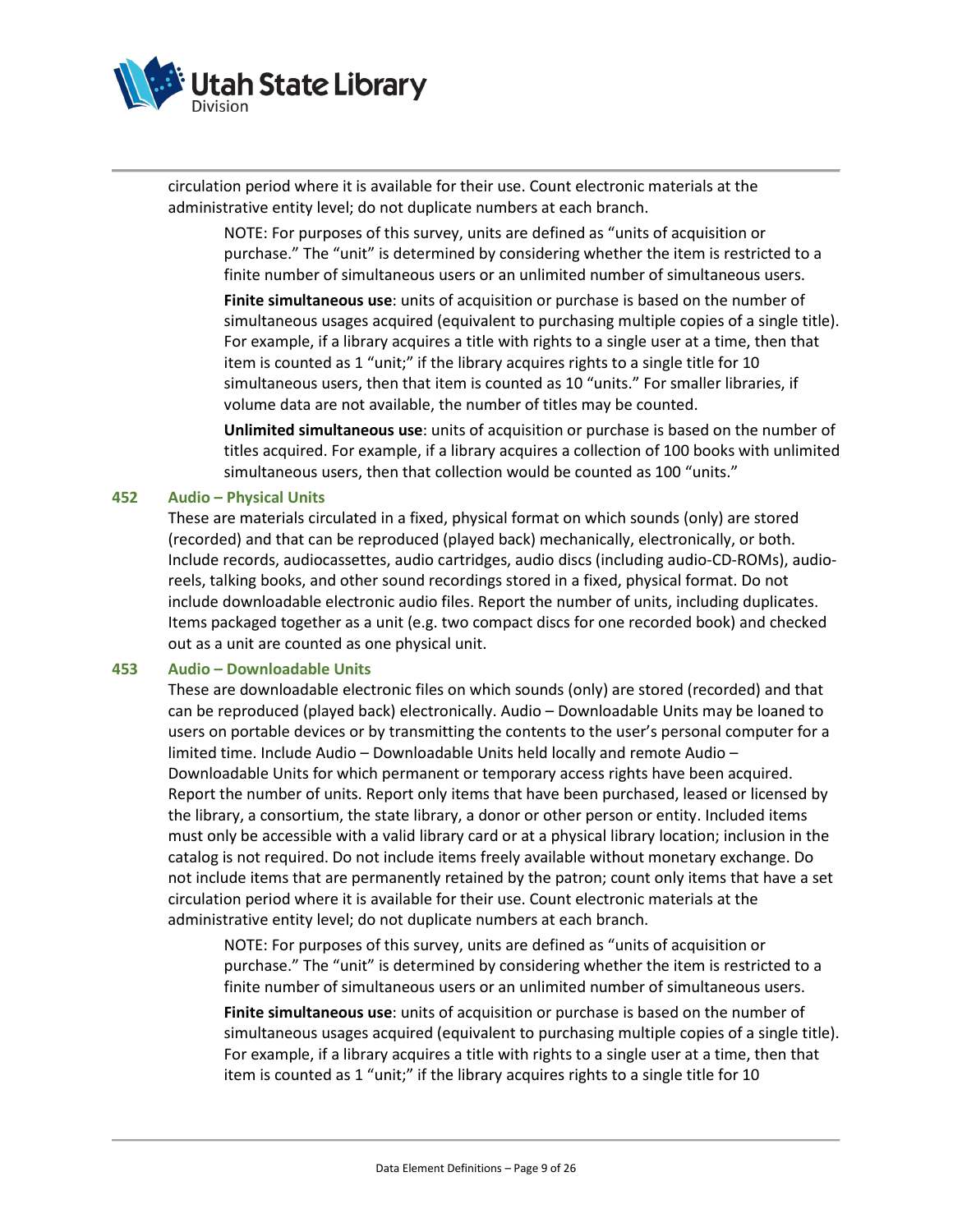

simultaneous users, then that item is counted as 10 "units." For smaller libraries, if volume data are not available, the number of titles may be counted.

**Unlimited simultaneous use**: units of acquisition or purchase is based on the number of titles acquired. For example, if a library acquires a collection of 100 books with unlimited simultaneous users, then that collection would be counted as 100 "units."

#### **454 Video – Physical Units**

These are materials circulated in a fixed, physical format on which moving pictures are recorded, with or without sound. Playback reproduces pictures, with or without sound, using a television receiver or computer monitor. Video formats may include tape, DVD and CD-ROM. Do not include downloadable electronic video files. Report the number of units, including duplicates. Items packaged together as a unit (e.g. four DVDs for one full season of a TV show) and checked out as a unit are counted as one physical unit.

#### **455 Video – Downloadable Units**

These are downloadable electronic files on which moving pictures are recorded, with or without sound. Electronic playback reproduces pictures, with or without sound, using a television receiver, computer monitor or video-enabled mobile device. Video – Downloadable Units may be loaned to users on portable devices or by transmitting the contents to the user's personal computer for a limited time. Include Video – Downloadable Units held locally and remote Video – Downloadable Units for which permanent or temporary access rights have been acquired. Report the number of units. Report only items that have been purchased, leased or licensed by the library, a consortium, the state library, a donor or other person or entity. Included items must only be accessible with a valid library card or at a physical library location; inclusion in the catalog is not required. Do not include items freely available without monetary exchange. Do not include items that are permanently retained by the patron; count only items that have a set circulation period where it is available for their use. Count electronic materials at the administrative entity level; do not duplicate numbers at each branch.

NOTE: For purposes of this survey, units are defined as "units of acquisition or purchase." The "unit" is determined by considering whether the item is restricted to a finite number of simultaneous users or an unlimited number of simultaneous users.

**Finite simultaneous use**: units of acquisition or purchase is based on the number of simultaneous usages acquired (equivalent to purchasing multiple copies of a single title). For example, if a library acquires a title with rights to a single user at a time, then that item is counted as 1 "unit;" if the library acquires rights to a single title for 10 simultaneous users, then that item is counted as 10 "units." For smaller libraries, if volume data are not available, the number of titles may be counted.

**Unlimited simultaneous use**: units of acquisition or purchase is based on the number of titles acquired. For example, if a library acquires a collection of 100 books with unlimited simultaneous users, then that collection would be counted as 100 "units."

#### **455.1 Other Circulating Physical Items**

Report a single figure that includes the following: all circulating physical items other than print books (data element 450), physical audio units (data element 452), physical video units (data element 454), and serials. These are materials in a fixed, physical format available for use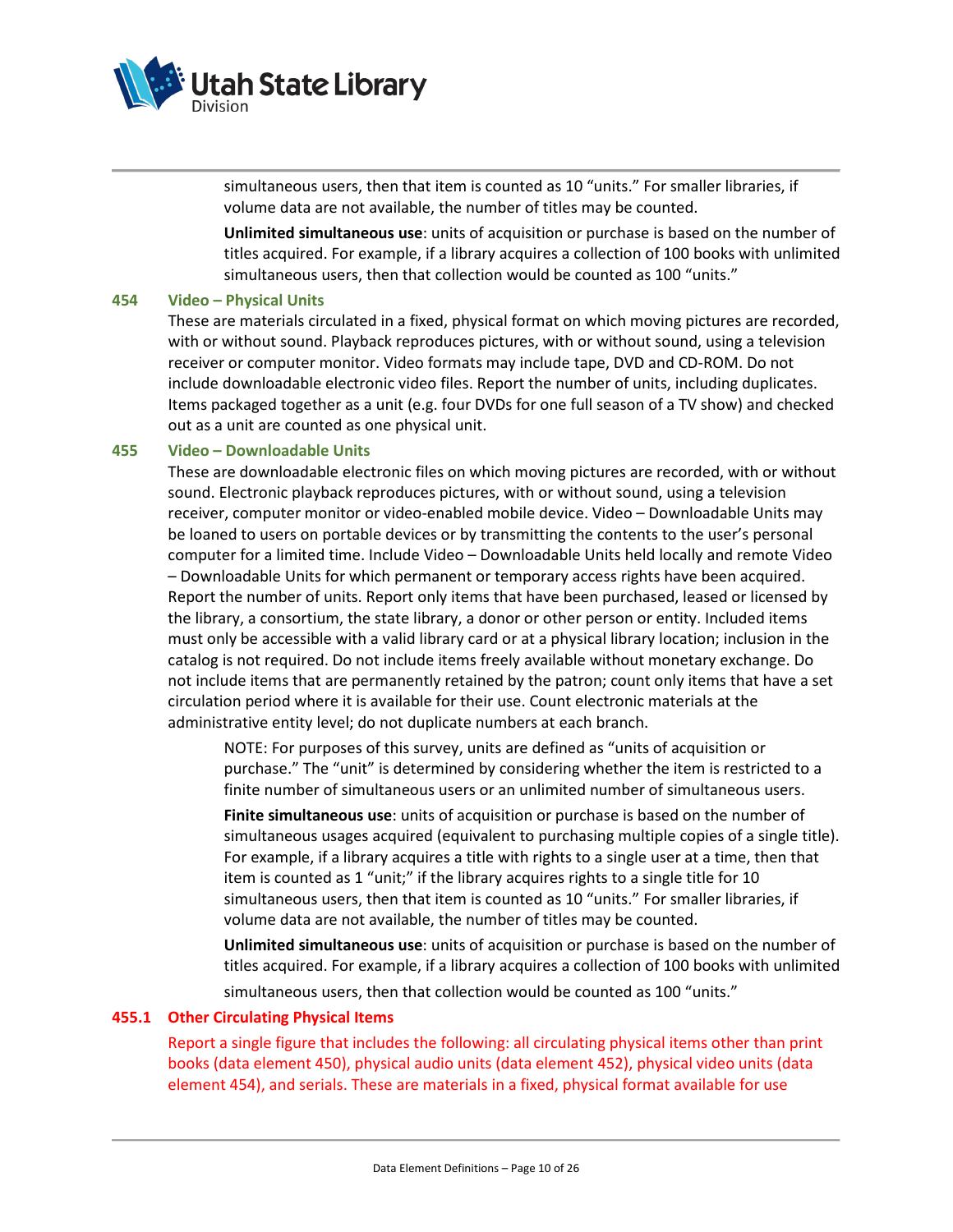

outside the library. These can include a variety of item types such as Wi-Fi hotspots, sewing machines, telescopes, cake pans, tools, etc.

## **455.3 Total Physical Items in Collection**

All circulating items in the collection. These are materials in a fixed, physical format available for use outside the library. This includes Print Materials (data element 450), Audio – physical units (data element 452), Video – physical units (data element 454), and Other Circulating Physical Items (data element 462). Report the number of units, including duplicates. Items packaged together as a unit (such as a set of cookie cutters) and checked out as a unit are counted as one physical unit.

#### **455.4 Total Library Collection – Downloadable Items**

This number is automatically calculated by adding reported figures in 451, 453, and 455**.**

## **Electronic Collections (456-458):**

Report the number of electronic collections. An electronic collection is a collection of electronically stored data or unit records (facts, bibliographic data, abstracts, texts, photographs, music, video, etc.) with a common user interface and software for the retrieval and use of the data. An electronic collection may be organized, curated and electronically shared by the library, or rights may be provided by a third party vendor. An electronic collection may be funded by the library, or provided through cooperative agreement with other libraries, or through the State Library. Do not include electronic collections that are provided by third parties and freely linked to on the web. **Electronic Collections do not have a circulation period**, and may be retained by the patron. Remote access to the collection may or may not require authentication. Unit records may or may not be included in the library catalog; the library may or may not select individual titles. Include electronic collections that are available online or are locally hosted in the library.

> NOTE: The data or records are usually collected with a particular intent and relate to a defined topic. Report the number of electronic collections acquired through curation, payment or formal agreement, by source of access:

**456 Local/Other cooperative agreements**

**457 State (state government or state library)**

**458 Total Electronic Collections (This is the sum of 456 Local/Other cooperative agreements and 457 State)**

# **SERVICES**

#### **501 Library Visits**

This is the total number of people entering the library for whatever purpose during the reporting year. Include persons attending activities, meetings, and those persons requiring no direct staff services. Note: If an actual count of visits is unavailable, determine an annual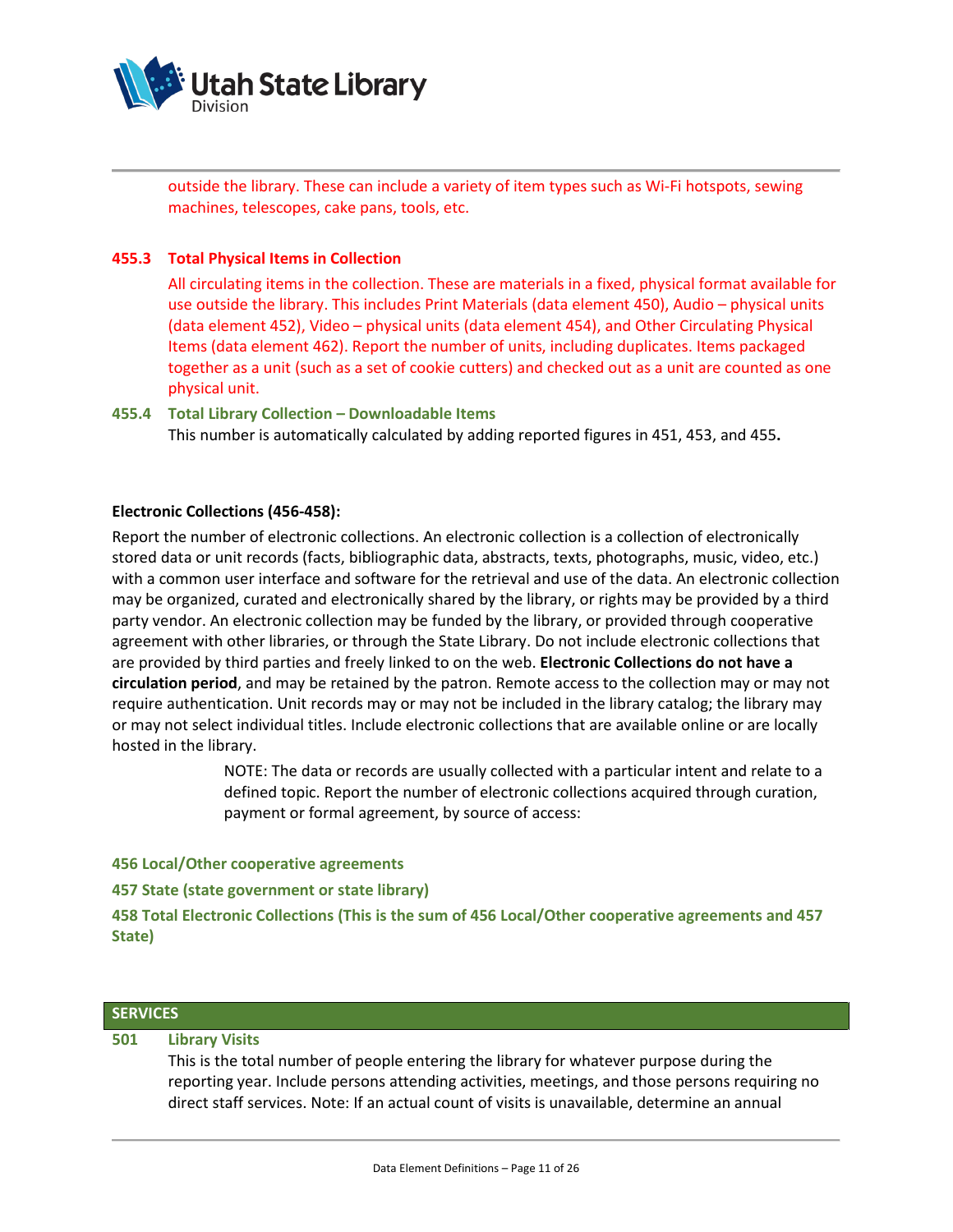

estimate by counting visits during a typical week and multiplying the count by 52. A typical week is a time that is neither unusually busy nor unusually slow. Avoid holidays, vacation periods for key staff, or days when unusual events are taking place in the community or in the library. Choose a week in which the library is open its regular hours. Include seven consecutive calendar days, from Sunday through Saturday, or whenever the library is usually open.

#### **501a Library Visits Reporting Method**

Regarding the number of Library Visits (data element 501) entered, is this an annual count or an annual estimate based on a typical week or weeks?

#### **502 Reference Transactions**

Reference Transactions are information consultations in which library staff recommend, interpret, evaluate, and/or use information resources to help others to meet particular information needs. Reference transactions do not include formal instruction or exchanges that provide assistance with locations, schedules, equipment, supplies, or policy statements. A reference transaction includes information and referral service, unscheduled individual instruction and assistance in using information sources (including web sites and computerassisted instruction). Count Readers Advisory questions as reference transactions. Information sources include (a) printed and non-printed material; (b) machine-readable databases (including computer-assisted instruction); (c) the library's own catalogs and other holdings records; (d) other libraries and institutions through communication or referral; and (e) persons both inside and outside the library. When a staff member uses information gained from previous use of information sources to answer a question, the transaction is reported as a reference transaction even if the source is not consulted again. If a contact includes both reference and directional services, it should be reported as one reference transaction. Duration should not be an element in determining whether a transaction is a reference transaction.

NOTE: It is essential that libraries do not include directional transactions in the report of reference transactions. Directional transactions include giving instruction for locating staff, library users, or physical features within the library. Examples of directional transactions include, "Where is the reference librarian? Where is Susan Smith? Where is the rest room? Where are the 600s?"

If an actual count of reference transactions is unavailable, determine an annual estimate by counting visits during a typical week and multiplying the count by 52. A "typical week" is a time that is neither unusually busy nor unusually slow. Avoid holidays, vacation periods for key staff, or days when unusual events are taking place in the community or in the library. Choose a week in which the library is open its regular hours. Include seven consecutive calendar days, from Sunday through Saturday, or whenever the library is usually open. Example: if there are four weeks sampled, multiply the totals for those four weeks by 13 to get an estimate for the full year. If the sample is down twice a year (one week at each time, two weeks total) multiple the count by 26 to get the estimated annual count

#### **502a Reference Transactions Reporting Method**

 Regarding the number of Reference Transactions (data element 502) entered, is this an annual count or an annual estimate based on a typical week or weeks?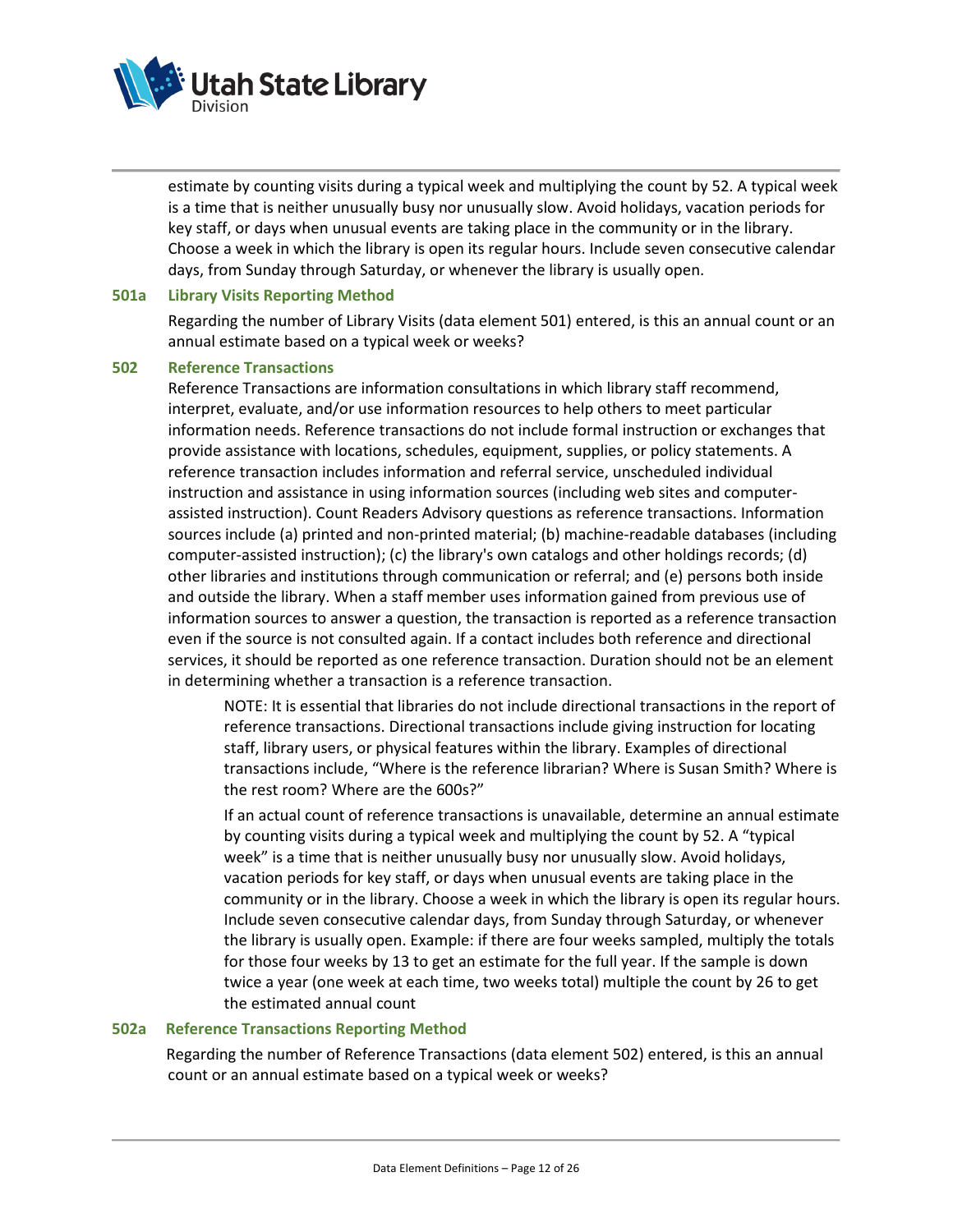

#### **503 Number of Registered User**

This is the total number people who have applied for and received an identification number or card from the public library that has established conditions under which the user may borrow library materials and gain access to other library resources. Files should have been purged within the past three (3) years.

#### **504.1 Current Overdue Fine Policy**

As of the beginning of the reporting period, does the library charge overdue fines to users when they fail to return physical materials on or before the date due?

NOTE: Overdue fines are monetary penalties that typically increase according to the number of days the materials are overdue. Overdue fines are not replacement costs for lost or damaged materials.

#### **510 Outlet Closed Due to Covid-19**

Answer <Y> or <N> to the following question: "Were any of the library's outlets physically closed to the public for and period of time due to the Covid-19 Pandemic?

NOTE: An outlet is considered physically closed when the public cannot access any library buildings or bookmobiles, regardless of staff access. A building can be physically closed but still offer virtual, Wi-Fi, or "curbside" services outside the building.

#### **511 Public Services During Covid-19**

Answer <Y> or <N> to the following question: "Did library staff continue to provide services to the public during any portion of the period when the building was physically closed to the public due to the Covid-19 Pandemic?"

NOTE: Services to the public can include activities such as

- Answering calls, emails, or texts with answers to information requests from the public;
- Hosting virtual programming or recorded content;
- Offering curbside service, delivery (mail or drop-off), or drive-thru circulation of physical materials;
- Managing IT services to ensure external Wi-Fi access; and
- Providing other types of online and electronic services

Regardless of the location of library staff when they provided services (i.e., working from home or in the building that was closed to the public).

## **514 Electronic Library Cards Issued During Covid-19**

Answer <Y> or <N> to the following question: "Did the library allow users to complete registration for library cards online without having to come to the library during the Covid-19 Pandemic?"

NOTE: Online library cards provide users access to electronic databases without having to be physically present at a library outlet to register for the card. Refer to definition of Number of Registered Users (data element 503).

#### **515 Reference Service During Covid-19**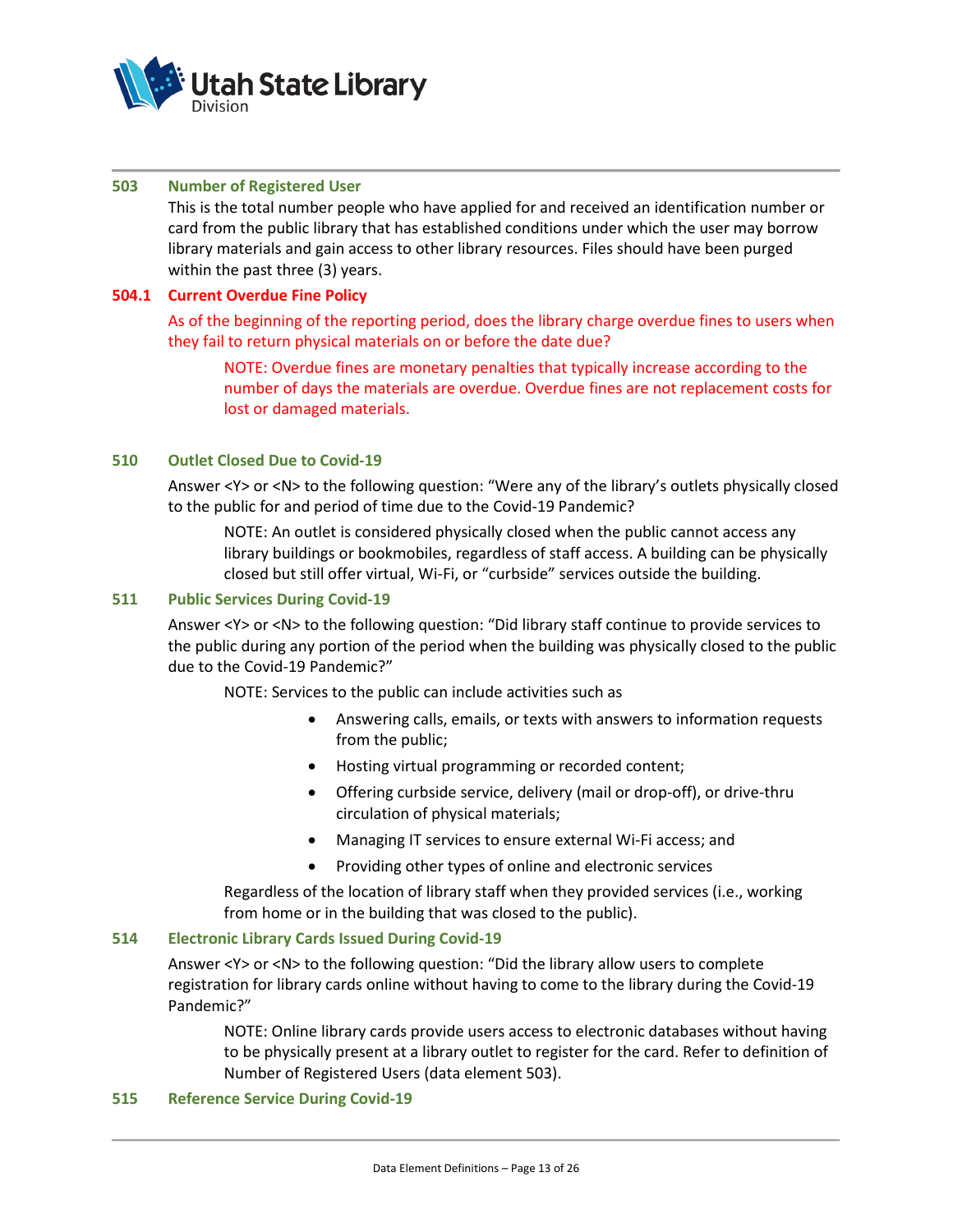

Answer <Y> or <N> to the following question: "Did the library provide reference service via Internet or telephone when the building was physically closed to the public during the Covid-19 Pandemic?

NOTE: Refer to the definition of Reference Transactions (data element 502). Include reference services provided via email, chat, and text.

#### **516 Outside Service During Covid-19**

Answer <Y> or <N> to the following question: "Did the library provide 'outside' service for circulation of physical materials at one or more outlets during the Covid-19 Pandemic?"

NOTE: Includes any contactless or minimal contact provision of circulation items. Similar terms could include curbside, vestibule, or porch pickups, delivery (mail or drop-off), drive-thru, etc.

#### **520 External Wi-Fi Access Added During Covid-19**

Answer <Y> or <N> to the following question: "Did the library intentionally provide Wi-Fi Internet access to users outside the building at one or more outlets during the Covid-19 pandemic?"

NOTE: Includes "parking lot access," bookmobiles or other mobile facilities with Wi-Fi capabilities.

#### **521 External Wi-Fi Increased During Covid-19**

Answer <Y> or <N> to the following question: "Did the library increase access to Wi-Fi Internet access to users outside the building at one or more outlets during the Covid-19 Pandemic?"

NOTE: Includes "parking lot access," bookmobiles or other mobile facilities with Wi-Fi capabilities. Increasing access could mean removing restrictions on sign-in authorizations, expander router reach, leaving Wi-Fi service on 24 hours, installing or moving access points to promote or improve external access, etc.

#### **522 Staff Re-Assigned During Covid-19**

Answer <Y> or <N> to the following question: "Did library staff work for to other government agencies or nonprofit organizations instead of, or in addition to, their normal duties during the Covid-19 Pandemic?"

NOTE: Include reassignments to other government agencies (e.g., to process unemployment claims), as well as other activities such as the use of library staff to distribute school lunches and other materials. Volunteering during work hours would count, but volunteering off hours would not.

#### **Circulation**

#### **550 Total Circulation of Materials (total of 552 & 553)**

This is the sum of 552 Use of Electronic Materials and 553 Physical Item Circulation.

#### **551 Circulation of Children's Materials**

This is the total annual circulation of all children's materials in all formats to all users, including renewals.

#### **552 Electronic Materials Circulation**

Electronic Materials Circulation = Use of Electronic Materials. Electronic Materials are materials that are distributed digitally online and can be accessed via a computer, the Internet, or a portable device such as an e-book reader. Types of electronic materials include e-books and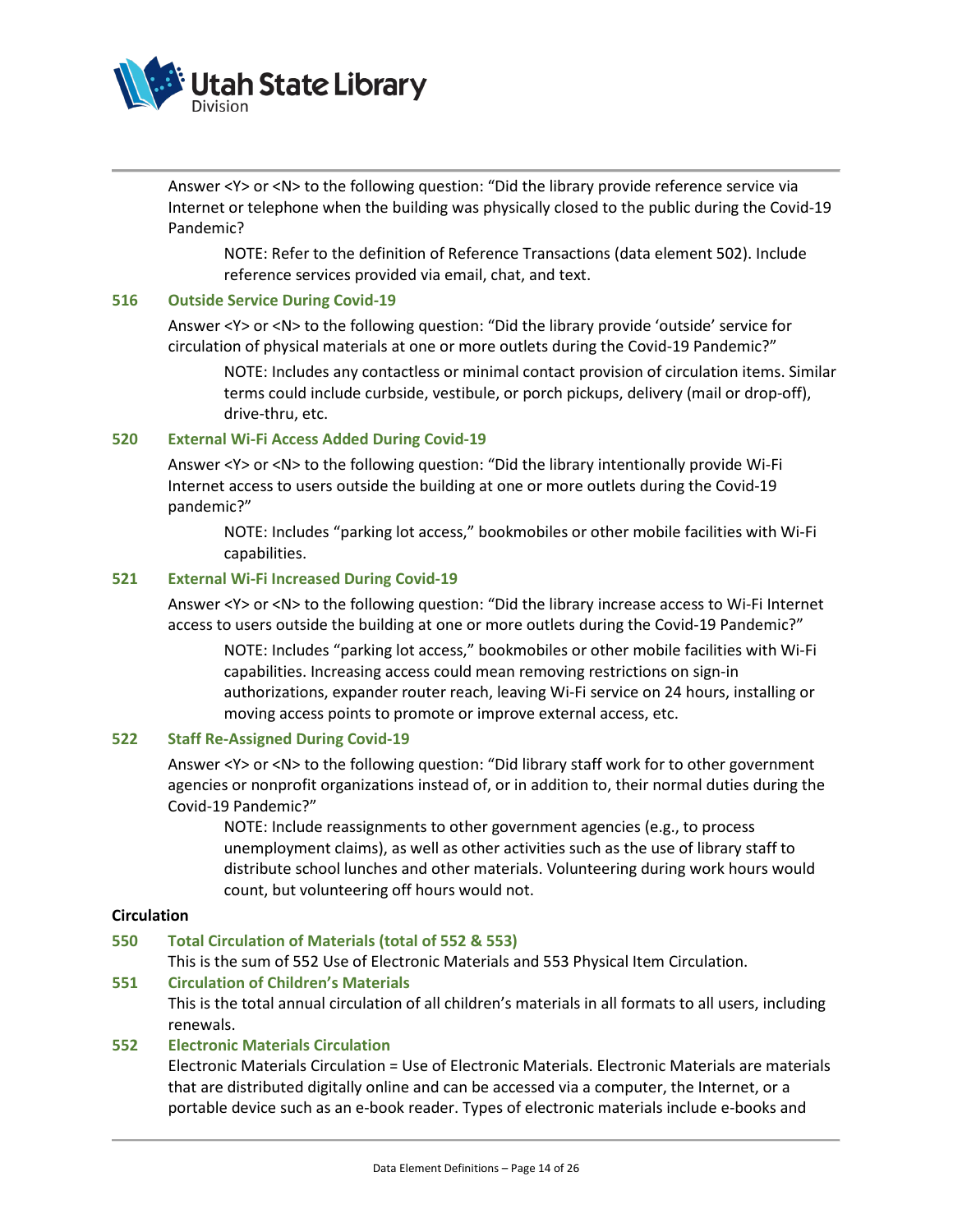

downloadable electronic video and audio files. Electronic materials packaged together as a unit and checked out as a unit are counted as one circulation (i.e. one use). Include circulation only for items that require a user authentication, and have a limited period of use.

#### **553 Physical Item Circulation**

This is the total annual circulation of all physical library materials of all types, including renewals.

NOTE: Count all physical materials in all formats that are charged out for use outside the library. Interlibrary loan transactions included are only items borrowed for users. Do not include items checked out to another library.

## **554 Successful Retrieval of Electronic Information**

The number of full-content units or descriptive records examined, downloaded, or otherwise supplied to user, from online library resources that require user authentication but do not have a circulation period. Examining documents is defined as having the full text of a digital document or electronic resource downloaded or fully displayed. Some electronic services do not require downloading as simply viewing documents is normally sufficient for user needs. Include use both inside and outside the library. Do not include use of the OPAC or website.

#### **555 Electronic Content Use (total of 552 & 554)**

This is the sum of 552 Electronic Materials Circulation (i.e. Use of Electronic Materials) and 554 Successful Retrieval of Electronic Information.

## **556 Total Collection Use (total of 552, 553 & 554)**

This is the sum of 552 Electronic Materials Circulation (i.e. Use of Electronic Materials), 553 Physical Item Circulation, and 554 Successful Retrieval of Electronic Information.

#### **561 Circulation of Other Physical Items**

Circulation of all physical items other than print books (data element 450), physical audio units (452), physical video units (data element 454), and serials, including renewals. These are materials in a fixed, physical format available for use outside the library. These can include a variety of items types, such as Wi-Fi hotspots, sewing machines, cake pans, tools, telescopes, board games, video games, etc.

#### **Interlibrary Loan**

#### **575 Number of Items Provided To Other Libraries**

This is the total number of library materials, or copies of the materials, provided by one autonomous library to another upon request. The libraries involved in interlibrary loans are not under the same library administration. "Library administration" means Administrative Entity. Do not include items loaned between outlets within the same library administrative entity.

#### **576 Number of Items Received From Other Libraries**

This is the total number of library materials, or copies of the materials, received by one autonomous library from another upon request. The libraries involved in interlibrary loans are not under the same library administration. "Library administration" means Administrative Entity. Do not include items loaned between outlets within the same library administrative entity.

#### **PROGRAMS**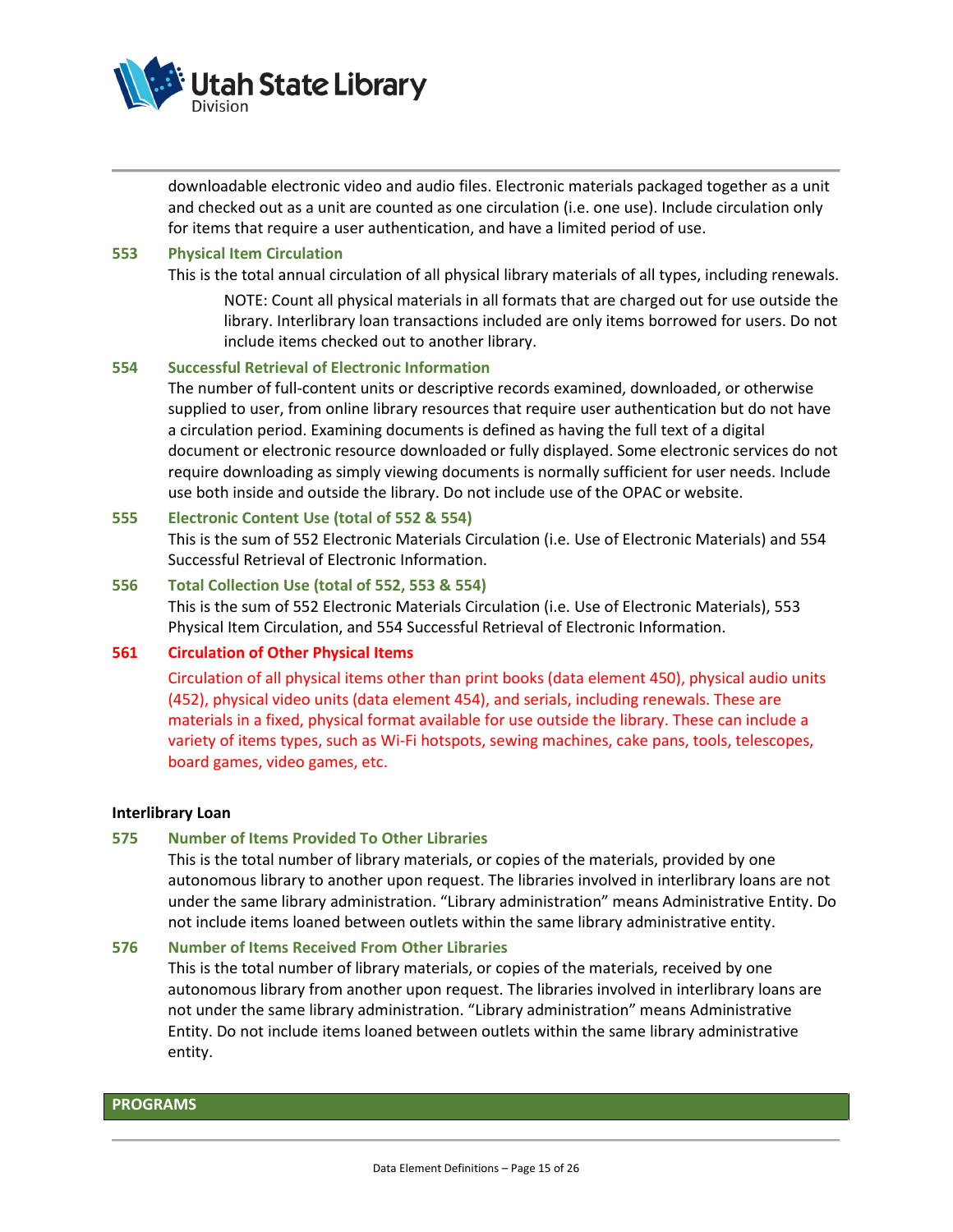

A program is any planned event which introduces the group attending to any of the broad range of library services or activities or which directly provides information to participants. Programs may cover use of the library, library services, or library tours. Programs may also provide cultural, recreational, or educational information, often designed to meet a specific social need. Examples of these types of programs include film showings, lectures, story hours, literacy, English as a second language and citizenship classes, and book discussions. Count all programs, whether held on- or off-site, that are sponsored or co-sponsored by the library. Exclude programs sponsored by other groups that use library facilities. If programs are offered as a series, count each program in the series. For example, a Summer Reading Program offered once a week for eight weeks should be counted as eight programs. Note: Exclude library activities delivered on a one-to-one basis, rather than to a group, such as one-to-one literacy tutoring, services to homebound, resume writing assistance, homework assistance, and mentoring activities.

## **600 Total Number of Synchronous Program Sessions**

This is a total count of the number of synchronous (live) program sessions during the reporting period. See the Synchronous Program Sessions Definition for more detail about what counts as a program session.

- Include in-person onsite, in-person offsite, and virtual synchronous program sessions.
- Each program session should only be counted once, regardless of the number of formats in which it is presented. For example, a program session that has both in-person and virtual attendance options should be counted as a single program session.

This is the sum of:

- Number of Synchronous Program Sessions Targeted at Children Ages 0-5 (date element 601),
- Number of Synchronous Program Sessions Targeted at Children Ages 6-11 (data element 602),
- Number of Synchronous Program Sessions Targeted at Young Adults Ages 12-18 (data element 603),
- Number of Synchronous Program Sessions Targeted at Adults Age 19 or Older (data element 604), and
- Number of Synchronous General Interest Program Sessions (data element 605).

Separately, it is also the sum of:

- Number of Synchronous In-Person Onsite Program Sessions (data element 606),
- Number of Synchronous In-Person Offsite Program Sessions (data element 607), and
- Number of Synchronous Live-Virtual Program Sessions (data element 608).

**601 Number of Synchronous Program Sessions Targeted at Children Ages 0-5**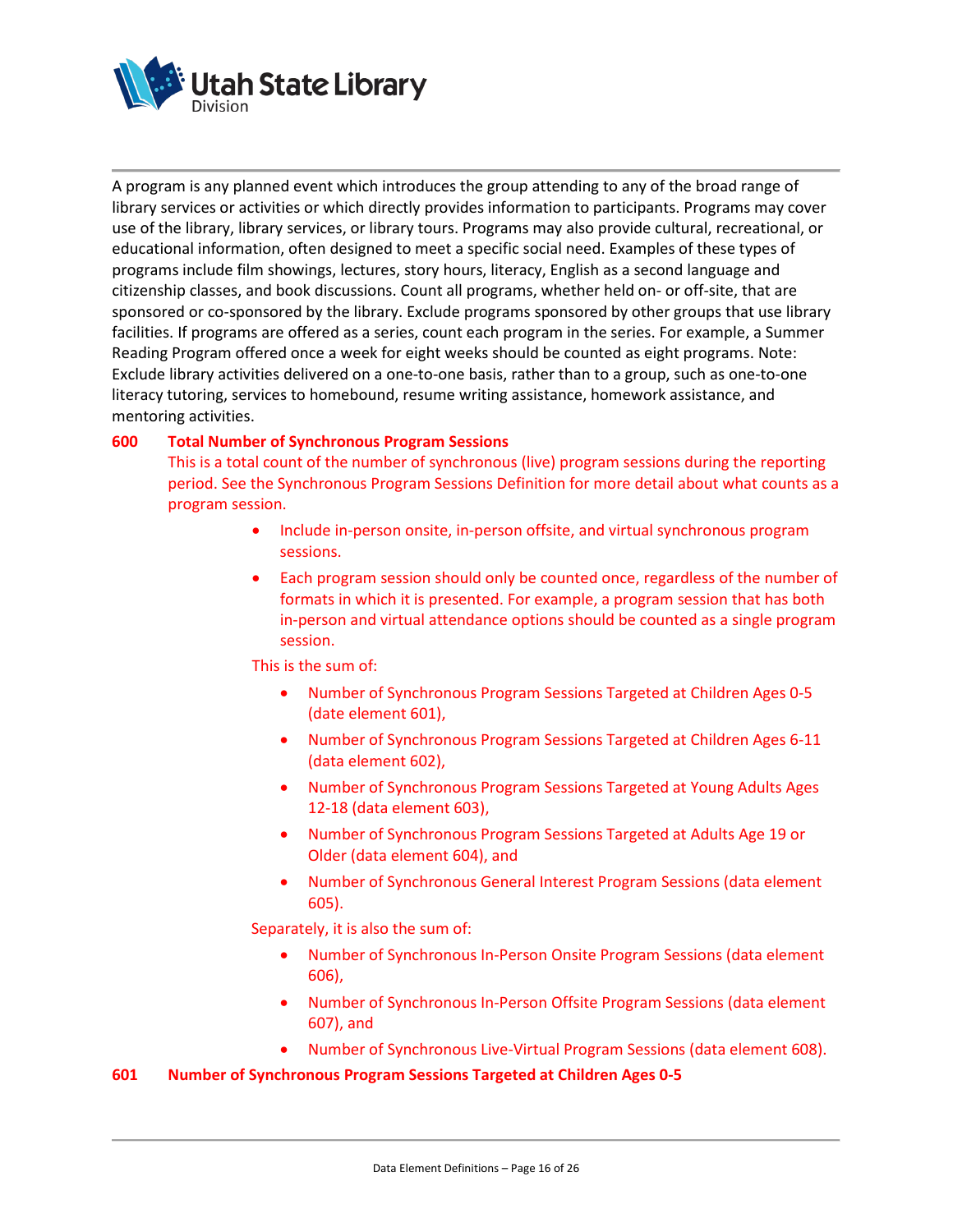

A program session targeted at children ages 0-5 is any planned event for which the primary audience is infants, toddlers, or preschool-age children. Examples of these types of program sessions include, but are not limited to, story hours, every child ready to read programs, musical or sing-along events, and puppet shows. Include program sessions aimed at children ages 0-5 even if adult caregivers also attend. Each program session should only be counted in one age category based on its primary target audience. This figure is a subset of the Total Number of Synchronous Program Sessions (date element 600). See Synchronous Program Session definition for more information about counting program sessions.

## **601a Number of Children's Programs**

[Retained for FY 2021; to be deleted in FY 2022. If Number of Synchronous Program Sessions Targeted at Children Ages 0-5 (data element 601) and Number of Synchronous Program Sessions Targeted at Children Ages 6-11 (data element 602) are reported, they must sum to Number of Children's Programs (data element 601a).]

A children's program is any planned event for which the primary audience is children and which introduces the group of children attending to any of the broad range of library services or activities for children or which directly provides information to participants. Children's programs may cover use of the library, library services, or library tours. Children's programs may also provide cultural, recreational, or educational information, often designed to meet a specific social need. Examples of these types of programs include story hours and summer reading events.

Count all children's programs, whether held on- or off-site, that are sponsored or co-sponsored by the library. Do not include children's programs sponsored by other groups that use library facilities. If children's programs are offered as a series, count each program in the series. For example, a story hour offered once a week, 48 weeks a year, should be counted as 48 programs. Exclude library activities for children delivered on a one-to-one basis, rather than to a group, such as one-to-one literacy tutoring, services to homebound, homework assistance, and mentoring activities. This figure is a subset of the Total Number of Library Programs (data element #600). NOT[E: The National Center for Education Statistics](https://nces.ed.gov/) (NCES): Children and Young Adults Defined (*Services and Resources for Children and Young Adults in Public Libraries* [August 1995, NCES 95357]) defines children as persons age 11 years and under.

## **602 Number of Synchronous Program Sessions Targeted at Children Ages 6-11**

A program session targeted at children ages 6-11 is any planned event for which the primary audience is elementary-school-age children. Examples of these types of program sessions include, but are not limited to, story hours, science events, crafting classes, and summer reading events. Include program sessions aimed at children ages 6-11 even if adult caregivers also attend with the children. Each program session should only be counted in one age category based on its primary target audience.

**603 Number of Synchronous Program Sessions Targeted at Young Adults Ages 12-18 A** young adult program session is any planned event for which the primary audience is young adults ages 12 to 18 years. Examples of these types of program sessions include, but are not limited to, book clubs, college prep programs, teen tech or gaming clubs, and summer reading events. Each program session should only be counted in one age category based on its primary target audience.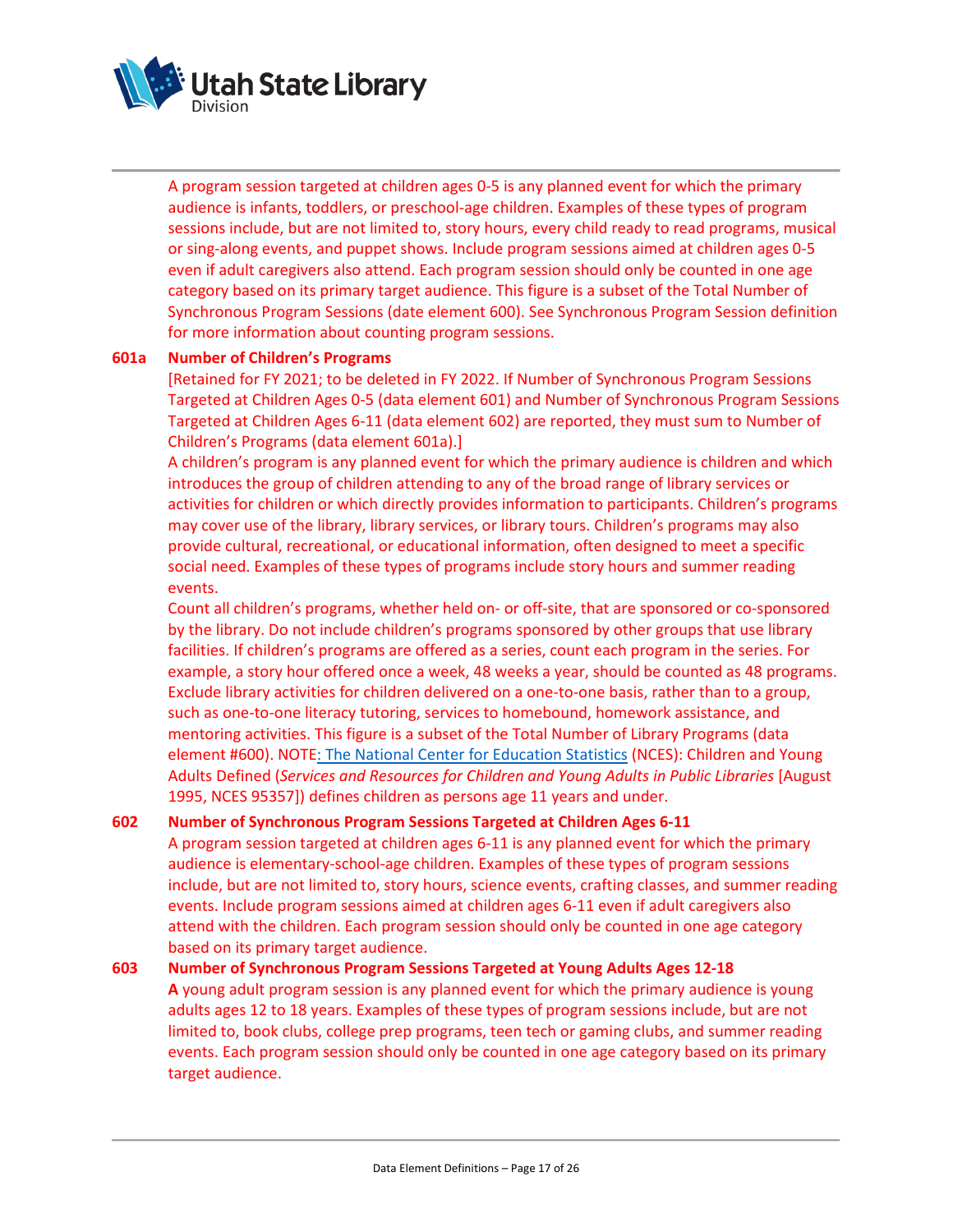

This figure is a subset of the Total Number of Synchronous Program Sessions (data element 600). See Synchronous Program Session definition for more information about counting program sessions. Note: The [Young Adult Services Association](https://www.ala.org/yalsa/) (YALSA) defines young adults as age 12 through 18.

## **604 Number of Synchronous Program Sessions Targeted at Adults Age 19 or Older**

An adult program session is any planned event for which the primary audience is adults age 19 or older. Examples of these types of program sessions include, but are not limited to, book discussions, citizenship classes, and lectures. Each program session should only be counted in one age category based on its primary target audience. This figure is a subset of the Total Number of Synchronous Program Sessions (data element 600). See Synchronous Program Session definition for more information about counting program sessions.

## **605 Number of Synchronous General Interest Sessions**

A general interest program session is any planned event that is appropriate for any age group or multiple age groups. Include all-age, all-library, family, and intergenerational program sessions. Examples of these types of program sessions include, but are not limited to, family game nights, holiday events, storytelling programs, or chess clubs. Include all programs here that do not fit into the other age category elements. Each program session should only be counted in one age category based on its primary target audience; do not include program sessions here that have already been counted in earlier age category elements. Avoid including program sessions that are targeted at more than one non-adult age category (and are not targeted at adults); these should be counted in the child or young adult age category that best represents the target audience.

This figure is a subset of the Total Number of Synchronous Program Sessions (data element 600). See Synchronous Program Session definition for more information about counting program sessions.

#### **606 Number of Synchronous In-Person Onsite Program Sessions**

An in-person onsite program session is any planned event that includes an in-person attendance option and takes place at library facilities. Examples include, but are not limited to, a job skills class in the library or a nature program on the library grounds. Regardless of the number of formats in which a program session is offered, each program session should only be counted once and in one format category. Include in-person program sessions that also have a virtual attendance option and count them as a single program session.

This figure is a subset of the Total Number of Synchronous Program Sessions (data element 600). See Synchronous Program Session definition for more information about counting program sessions.

## **607 Number of Synchronous In-Person Offsite Program Sessions**

An in-person offsite program session is any planned event that includes an in-person attendance option and takes place somewhere other than the library or the library grounds. Examples include, but are not limited to, facilitating a book club at a local nursing home, hosting a storytime at a local farmer's market, or visiting a school to present about library services. Regardless of the number of formats in which a program session is offered, each program session should only be counted once and in one format category. Include in-person program sessions that also have a virtual attendance option and count them as a single program session. This figure is a subset of the Total Number of Program Sessions (data element 600). See Synchronous Program Session definition for more information about counting program sessions.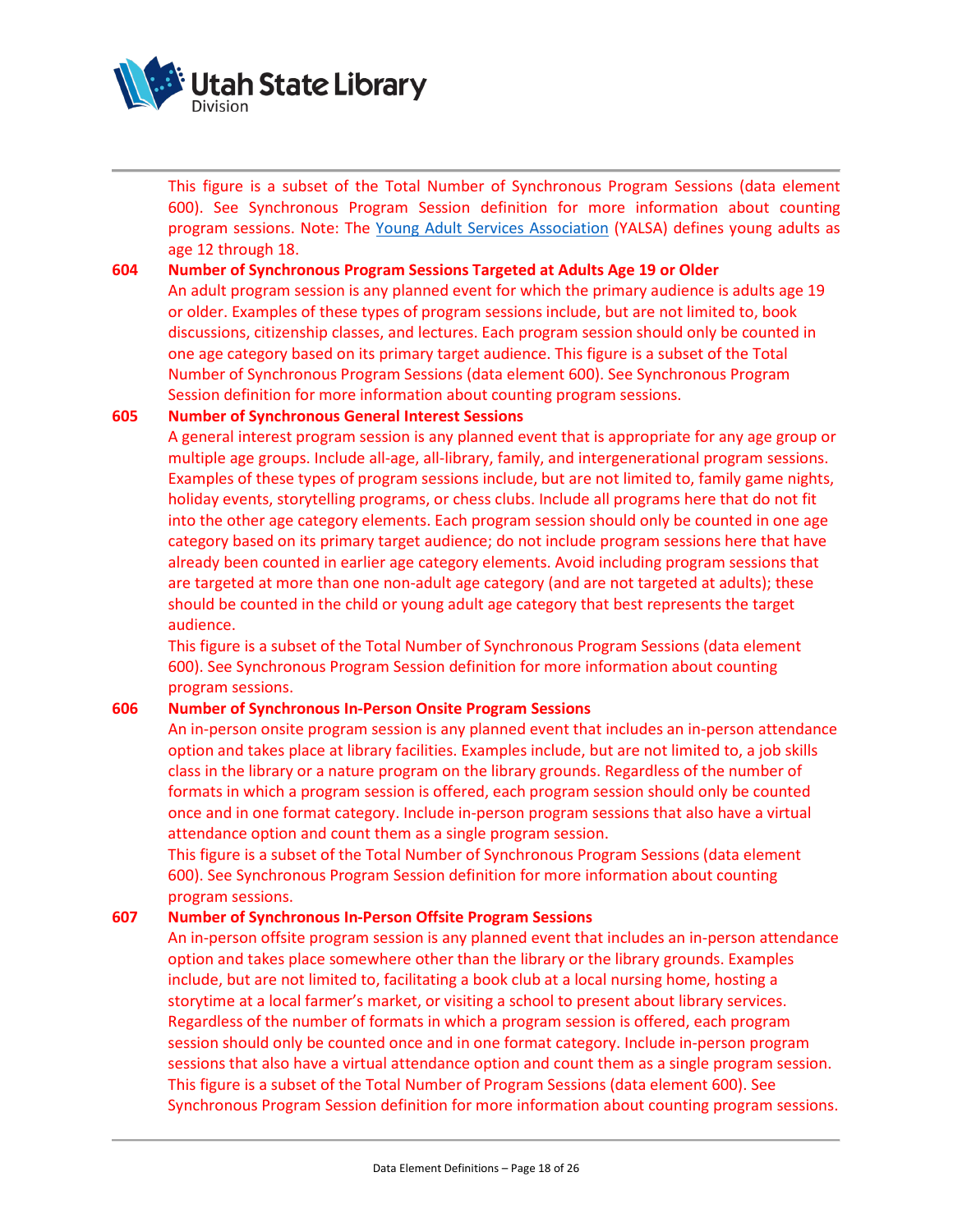

## **608 Number of Synchronous Virtual Program Sessions**

A synchronous (live) virtual program session is any planned event that is streamed virtually and can be viewed live as it progresses (i.e., live-streaming). Regardless of the number of formats in which a program session is offered, each program session should only be counted once and in one format category. Include virtual program sessions that are also recorded. Include program sessions hosted on Facebook Premiere that are facilitated by a staff member. Count virtual program sessions at the administrative entity level; do not duplicate numbers at each branch. Exclude program sessions that also have an in-person component; these should be counted under Number Synchronous In-Person Onsite Program Sessions or Number of Synchronous In-Person Offsite Program Sessions (data elements 606 or 607).

This figure is a subset of the Total Number of Synchronous Program Sessions (data element 600). See Synchronous Program Session definition for more information about counting program sessions.

## **610 Total Attendance at Synchronous Programs**

This is a total count of the audience at all program sessions during the reporting period. See the Synchronous Program Sessions definition for more detail about what counts as a program session.

• Include all attendees regardless of age (e.g., count all adult attendees of children's programs in children's program attendance).

• For program sessions with both in-person and virtual attendance, combine attendee counts across formats or platforms.

This is the sum of:

• Attendance at Synchronous Programs Targeted at Children Ages 0-5 (data element 611),

• Attendance at Synchronous Programs Targeted at Children Ages 6-11 (data element 612),

• Attendance at Synchronous Programs Targeted at Young Adults Ages 12-18 (data element 613),

• Attendance at Synchronous Programs Targeted at Adults Age 19 or Older (data element 614), and

• Attendance at Synchronous General Interest Programs (data element 615).

Separately, it is also the sum of:

- Synchronous In-Person Onsite Program Attendance (data element 616),
- Synchronous In-Person Offsite Program Attendance (data element 617), and
- Synchronous Virtual Program Attendance (data element 618).

## **611 Attendance at Synchronous Programs Targeted at Children Ages 0-5**

The count of the audience at all program sessions for which the primary audience is children ages 0 to 5 years. Please count all attendees of these program sessions regardless of age.

#### **611a Children's Program Attendance**

[Retained for FY 2021; to be deleted in FY 2022. If Attendance at Synchronous Programs Targeted at Children Ages 0-5 (data element 611) and Attendance at Synchronous Programs Targeted at Children Ages 6-11 (data element 612) are reported, they must sum to Children's Program Attendance (data element 611a).]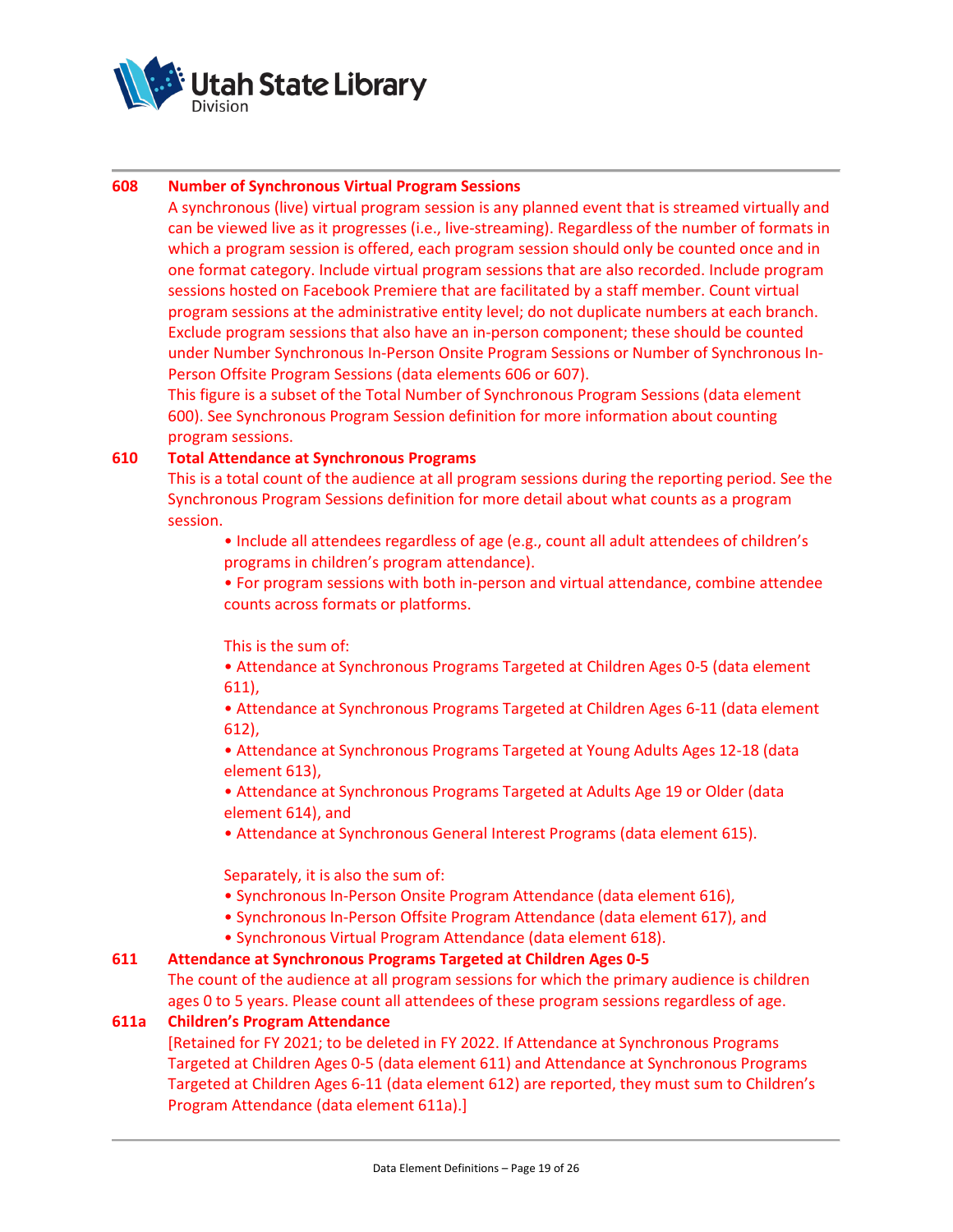

The count of the audience at all programs for which the primary audience is children 11 years and under. Include adults who attend programs intended primarily for children. Note: Do not count attendance at library activities for children that are delivered on a one-to-one basis, rather than to a group, such as one-to-one literacy tutoring, services to homebound, homework assistance, and mentoring activities. (See Number of Children's Programs, data element #601a, for the definition of a children's library program.)

## **612 Attendance at Synchronous Programs Targeted at Children Ages 6-11**

The count of the audience at all program sessions for which the primary audience is children ages 6 to 11 years. Please count all attendees of these program sessions regardless of age.

## **613 Attendance at Synchronous Programs Targeted at Young Adults Ages 12-18**

The count of the audience at all program sessions for which the primary audience is young adults ages 12 to 18 years. Please count all attendees of these program sessions regardless of age.

This figure is a subset of the Total Attendance at Synchronous Programs (data element 610). See Total Attendance at Synchronous Programs for more information about counting program session attendance.

## **614 Attendance at Synchronous Programs Targeted at Adults Age 19 or Older**

The count of the audience at all program sessions for which the primary audience is adults age 19 or older. Please count all attendees of these program sessions regardless of age. This figure is a subset of the Total Attendance at Synchronous Programs (data element 610). See Total Attendance at Synchronous Programs for more information about counting program session attendance.

## **615 Attendance at Synchronous General Interest Programs**

The count of the audience at program sessions that are appropriate for any age group or multiple age groups. Please count all attendees of these program sessions regardless of age. This figure is a subset of the Total Attendance at Synchronous Programs (data element 610). See Total Attendance at Synchronous Programs for more information about counting program session attendance.

## **616 Synchronous In-Person Onsite Program Attendance**

The count of in-person attendance at program sessions that take place at library facilities. Regardless of the number of formats in which a program session is offered, each attendee should only be counted once. Each attendee should be counted in the format category in which they attended the program session.

For in-person onsite programs that also have a virtual component, exclude virtual attendance; this should be counted under Synchronous Virtual Program Attendance (data element 618). This figure is a subset of the Total Attendance at Synchronous Programs (data element 610). See Total Attendance at Synchronous Programs for more information about counting program session attendance.

## **617 Synchronous In-Person Offsite Program Attendance**

The count of in-person attendance at program sessions that take place somewhere other than the library. Regardless of the number of formats in which a program session is offered, each attendee should only be counted once. Each attendee should be counted in the format category in which they attended the program session.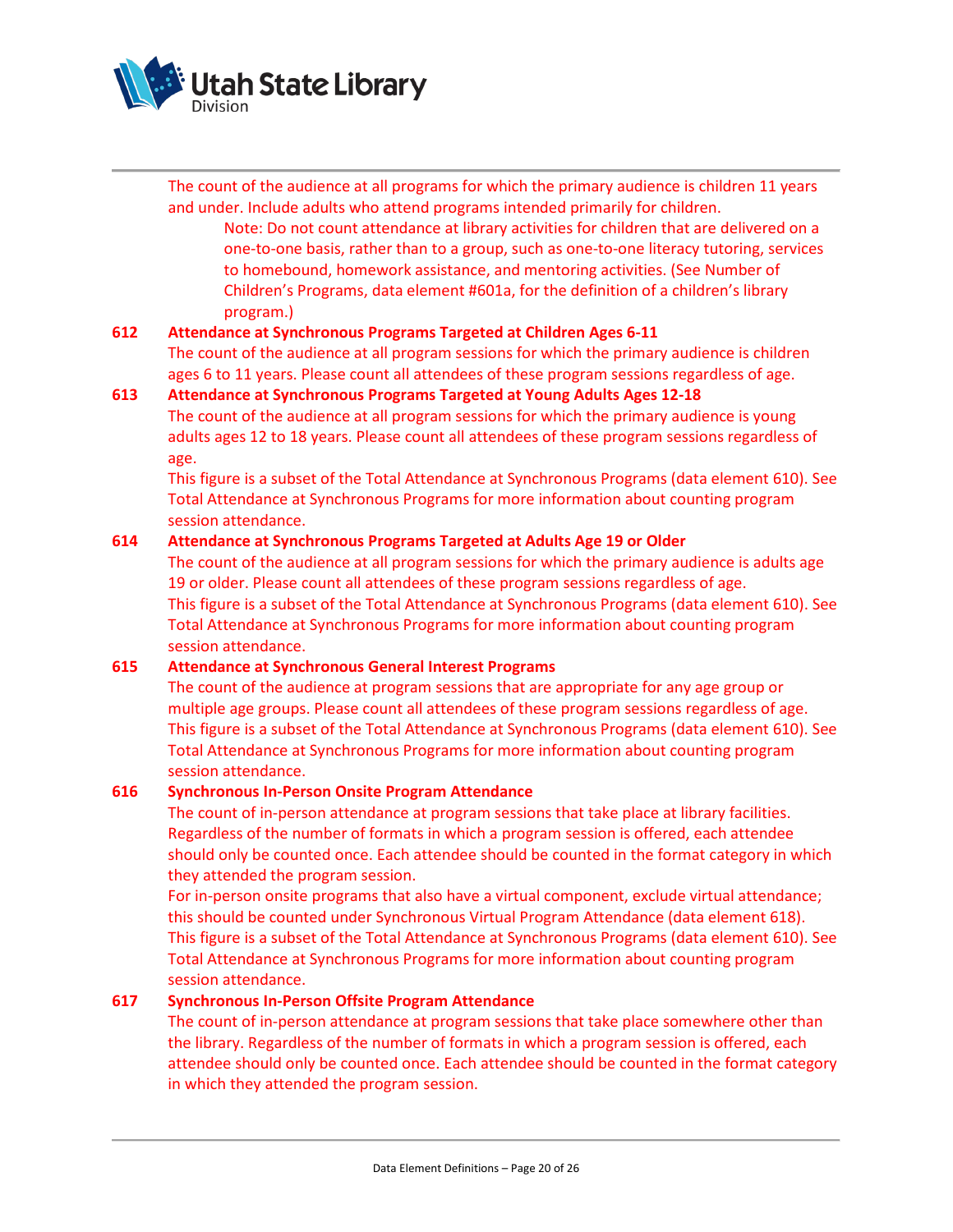

For in-person offsite programs that also have a virtual component, exclude virtual attendance; this should be counted under Synchronous Virtual Program Attendance (data element 618). This figure is a subset of the Total Attendance at Synchronous Programs (data element 610). See Total Attendance at Synchronous Programs for more information about counting program session attendance.

## **618 Synchronous Virtual Program Attendance**

The count of live attendance at virtual program sessions. Regardless of the number of formats in which a program session is offered, each attendee or view should only be counted once. Each attendee should be counted in the format category in which they attended or viewed the program session. Count each participant device connected to a virtual program as a single attendee. For program sessions hosted on Facebook Live, YouTube Live, or similar platforms, count peak concurrent viewers. For those hosted on videoconferencing platforms, count the maximum number of non-staff participants during the session.

For virtual program sessions that are also recorded for later, on-demand, asynchronous viewing, exclude views that occur after the session has ended; these should be counted under Total Views of Asynchronous Program Presentations (data element 630). For program sessions that also have an in-person component, exclude in-person attendance; this should be counted under Synchronous In-Person Onsite Program Attendance or Synchronous In-Person Offsite Program Attendance (data elements 616 or 617).

This figure is a subset of the Total Attendance at Synchronous Programs (data element 610). See Total Attendance at Synchronous Programs for more information about counting program session attendance.

#### **620 Total Number of Asynchronous Program Presentations**

An asynchronous program presentation is any recording of program content that cannot be viewed live as it unfolds (i.e., on-demand streaming). Only include program presentations posted during the reporting period. Regardless of the number of platforms on which a presentation is posted, count each unique presentation only once. Include program sessions hosted on Facebook Premiere that are not facilitated by a staff member. Count asynchronous program presentations at the administrative entity level; do not duplicate numbers at each branch. Include recordings of synchronous program sessions that were available for asynchronous viewing after the session ended.

## **630 Total Views of Asynchronous Program Presentations within 7 Days**

The count of views of asynchronous program presentations for a period of seven (7) days after the presentation was posted, even if that period extends beyond the survey reporting period (or fiscal year). For program presentations made available via Facebook, count unique 1-minute views of each video. For those made available via other platforms, count unique views of each video.

For program presentations that are recordings of synchronous virtual program sessions, exclude synchronous attendance; these should be counted under Synchronous In-Person Onsite Program Attendance, Synchronous In-Person Offsite Program Attendance, or Synchronous Virtual Program Attendance (data elements 616, 617, or 618).

#### **Self-Directed Activities**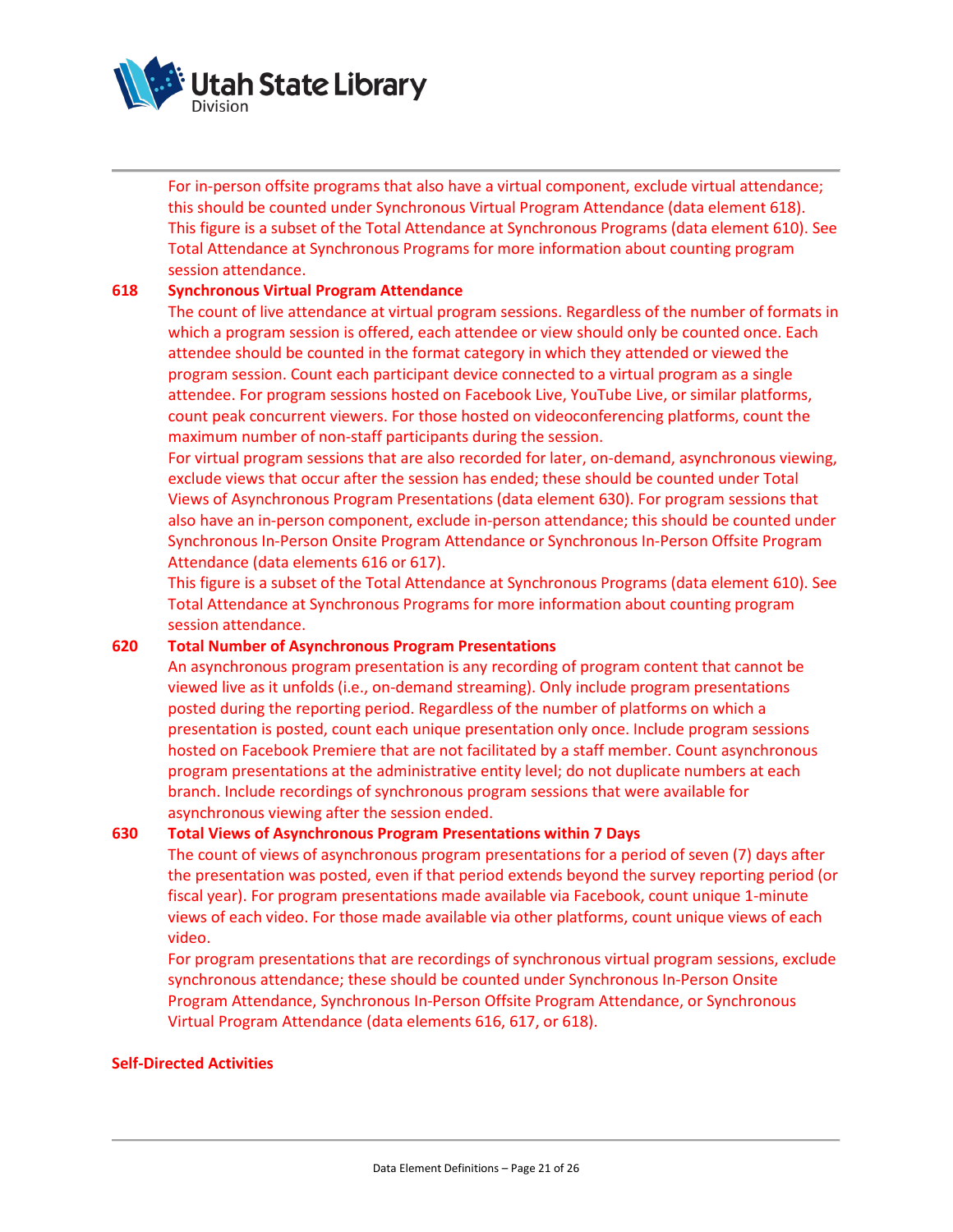

A self-directed activity is provided by library staff for patrons, typically on an occasional basis, without the expectation of staff interaction while the activity is being completed. These activities can be done by the participant onsite in the library or offsite, such as at home.

Examples of self-directed activities include: "take and make" kits and crafts, or other grab-andgo activities, self-guided Story Walk, contests and scavenger hunts, social media challenges, virtual escape rooms, 1000 Books Before Kindergarten.

- 650.1 Number of Self-directed activities for ages 0-5
- 650.2 Number of Participants in activities for ages 0-5
- 650.3 Number of Self-directed activities for ages 6-11
- 650.4 Number of Participants in activities for ages 6-11
- 650.5 Number of Self-directed activities for ages 12-18
- 650.6 Number of Participants in activities for ages 12-18
- 650.7 Number of Self-directed activities for ages 19+
- 650.8 Number of Participants in activities for ages 19+
- 650.9 Number Self-directed activities for General Interest
- 650.0 Number Participants in activities for General Interest

#### **INTERNET ACCESS**

- **650 Number of Internet Computers Used by General Public**
	- Report the number of the library's Internet Computers [personal computers (PCs), laptops, and tablets], whether purchased, leased, or donated, used by the general public in the library. Do not include computers that connect to the Internet for a dedicated purpose (e.g., to access an OPAC or specific database, or to train the public) or purposes.

#### **651 Number of Uses (sessions) of Public Internet Computers**

This is the total number of uses (sessions) of the library's Internet computers in the library during the reporting period. If the computer is used for multiple purposes (Internet access, word-processing, OPAC, etc.) and Internet uses (sessions) cannot be isolated, report all usage.

Note: This count includes only the library's Internet computers. Do not include wifi access using non-library computers. Count each use (session) for public internet computers, regardless of the amount of time spent on the computer. For example, a user who uses the library's public Internet computers three times a year would count as three uses (sessions). A typical week or other reliable estimate may be used to determine the annual number.

#### **651a Reporting Method for Number of Uses of Public Internet Computers Per Year**

Regarding the Number of Uses (Sessions) of Public Internet Computers per Year (data element 651) entered, is this an annual count or an annual estimate based on a typical week or weeks? Select one of the following:

CT—Annual Count

ES—Annual Estimate Based on Typical Week(s)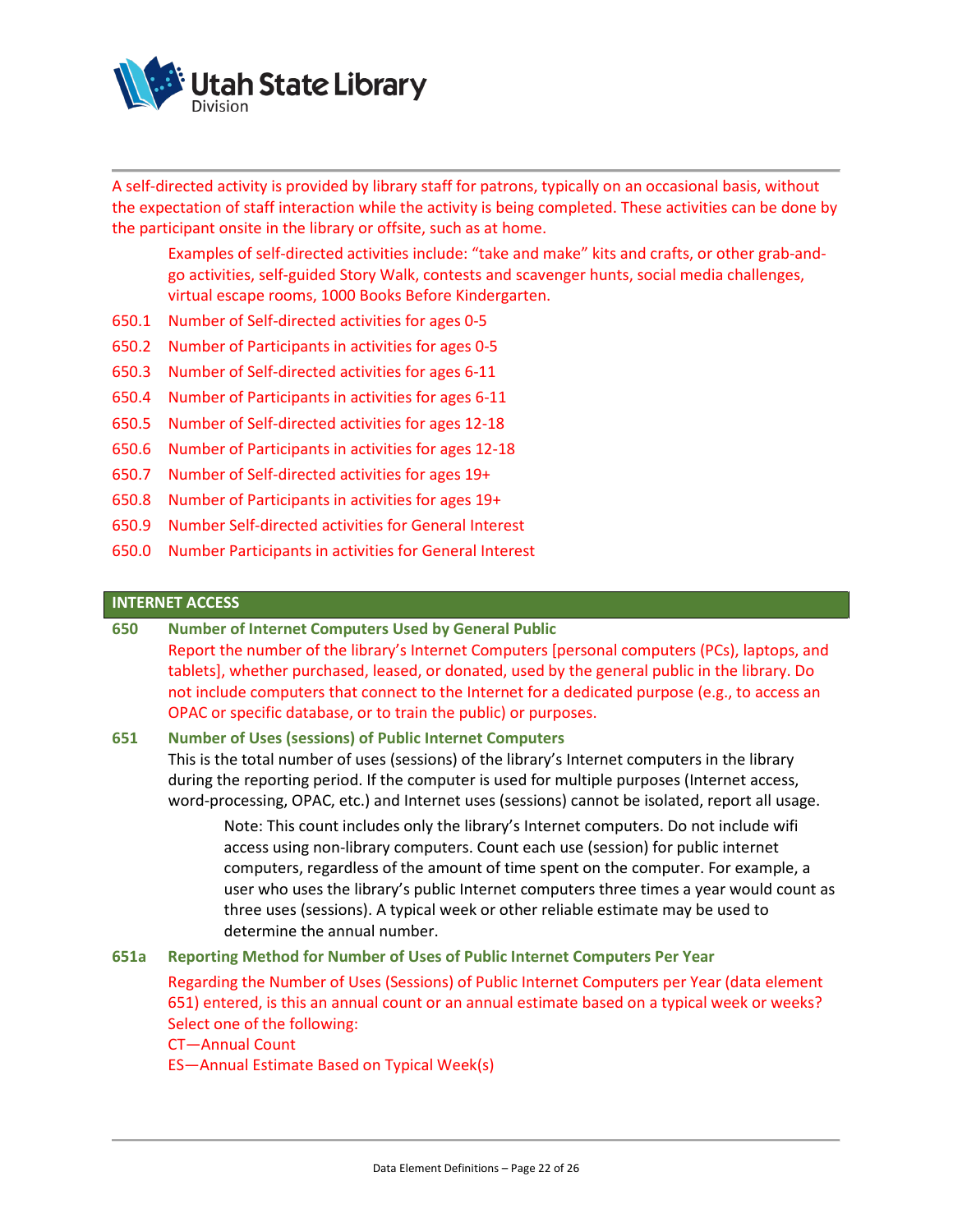

#### **652 Wireless Sessions**

Report the number of wireless sessions provided by the library wireless service annually. Count one session for each time a device connects to the library's wireless network, regardless of the duration of connection. If possible, only count sessions for patron devices and exclude library devices such as routers, access points, printers, and public access computers; otherwise, if patron devices cannot be isolated, report sessions for all devices.

> NOTE: If an annual count of wireless sessions is unavailable, count wireless sessions during a typical week or weeks using methods like hardware logging or network scanning, and multiply the count to represent an annual estimate. (Do not conduct visual surveys of devices in use as a method to establish a count of a typical week.) A "typical week" is a time that is neither unusually busy nor unusually slow. Avoid holiday times, vacation periods for key staff, or days when unusual events are taking place in the community or in the library. Choose a week in which the library is open its regular hours.

## **652a Reporting Method for Wireless Sessions**

Regarding the number of Wireless Sessions (data element 652) entered, is this an annual count or an annual estimate based on a typical week or weeks of hardware logging or network scanning?

Select one of the following:

CT—Annual Count

ES—Annual Estimate Based on Typical Week(s)

#### **652.1 Public Wi-Fi Network Availability Hours**

Indicate the hours of operation for any outdoor public Wi-Fi network (e.g. M-F 8a-10p)

#### **652.2 Guest Wi-Fi Network SSID**

Network name for any outdoor public Wi-Fi network (e.g. LibraryPublic10)

#### **653 Website Visits**

"Website Visits" represent the annual number of sessions initiated by all users from inside or outside the library to the library website. The library website consists of all webpages under the library's domain. A website "visit" or "session" occurs when a user connects to the library's website for any length of time or purpose, regardless of the number of pages or elements viewed. Usage of library social media accounts (e.g., Facebook, Twitter, etc.) should not be reported here.

## **OUTLET**

#### **700 WebPLUS Identification Number**

This is the identification code assigned by PLS Web Portal. Outlets are assigned the same FSCS ID as the administrative entity to which they belong, with a unique three-digit suffix added to distinguish each outlet.

#### **701 State Assigned Identification Number**

This is the state-assigned identification code for the outlet.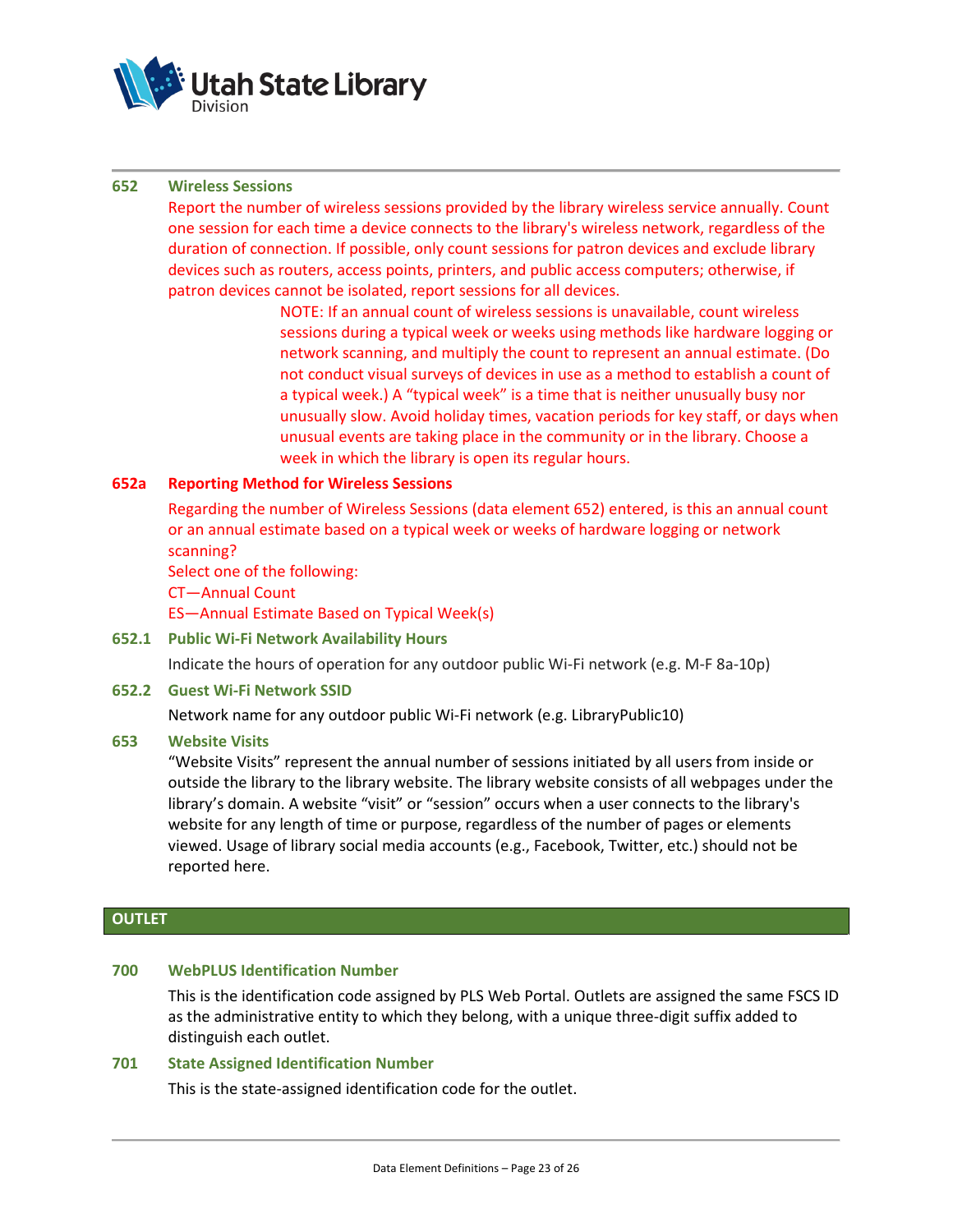

#### **702 Legal Name**

This is the legal name of the outlet.

Note: Provide the legal name of the outlet. Do not use acronyms. Do not abbreviate the name unless it exceeds the PLS Web Portal field length of 60 characters. Avoid abbreviations at the beginning of the name and do not punctuate abbreviations.

## **703 Physical Street Address**

This is the complete address of the outlet.

Note: Do not report a post office box or general delivery. For a bookmobile that operates from an administrative entity, branch, or central library, report the address of the administrative entity, branch or central library from which it operates. For a bookmobile that is itself the administrative entity, report the address where the bookmobile is parked at night.

#### **704 City**

This is the city or town in which the outlet is located.

## **705 Zip Code**

This is the standard five-digit postal ZIP code for the street address of the outlet.

## **707 County of the Outlet**

This is the county in which the outlet is physically located.

#### **708 Phone Number**

This is the telephone number of the outlet, including area code.

#### **709 Outlet Type Code**

An outlet is a unit of an administrative entity that provides direct public library service. Select one of the following: BM—Books-by-Mail Only. A direct mail order service which provides books and other library materials. Books-by-Mail typically serves rural residents, the disabled, the homebound, and others without access to another type of public library outlet. Requests for materials are usually received by mail and by telephone only. Only Books-by-Mail services that are housed separately from any other type of direct public service outlet (that is, central library, branches, or bookmobiles) should be coded here. BR—Branch Library. A branch library is an auxiliary unit of an administrative entity which has at least all of the following: separate quarters; an organized collection of library materials; paid staff; and regularly scheduled hours for being open to the public. BS—Bookmobile(s). A bookmobile is a traveling branch library. It consists of at least all of the following: a truck or van that carries an organized collection of library materials; paid staff; and regularly schedule hours (bookmobile stops) for being open to the public.

Note: Each administrative entity may report either not central library or one central library. No administrative entity may report more than one central library. If you wish to identify a central library in the outlet file, identify the library with the largest collection as the central library for FSCS purposes, and report all others as branches. Where there are several coequal outlets and no principal collection, report all such outlets as branches, not central libraries.

## **711 Square Footage of Outlet**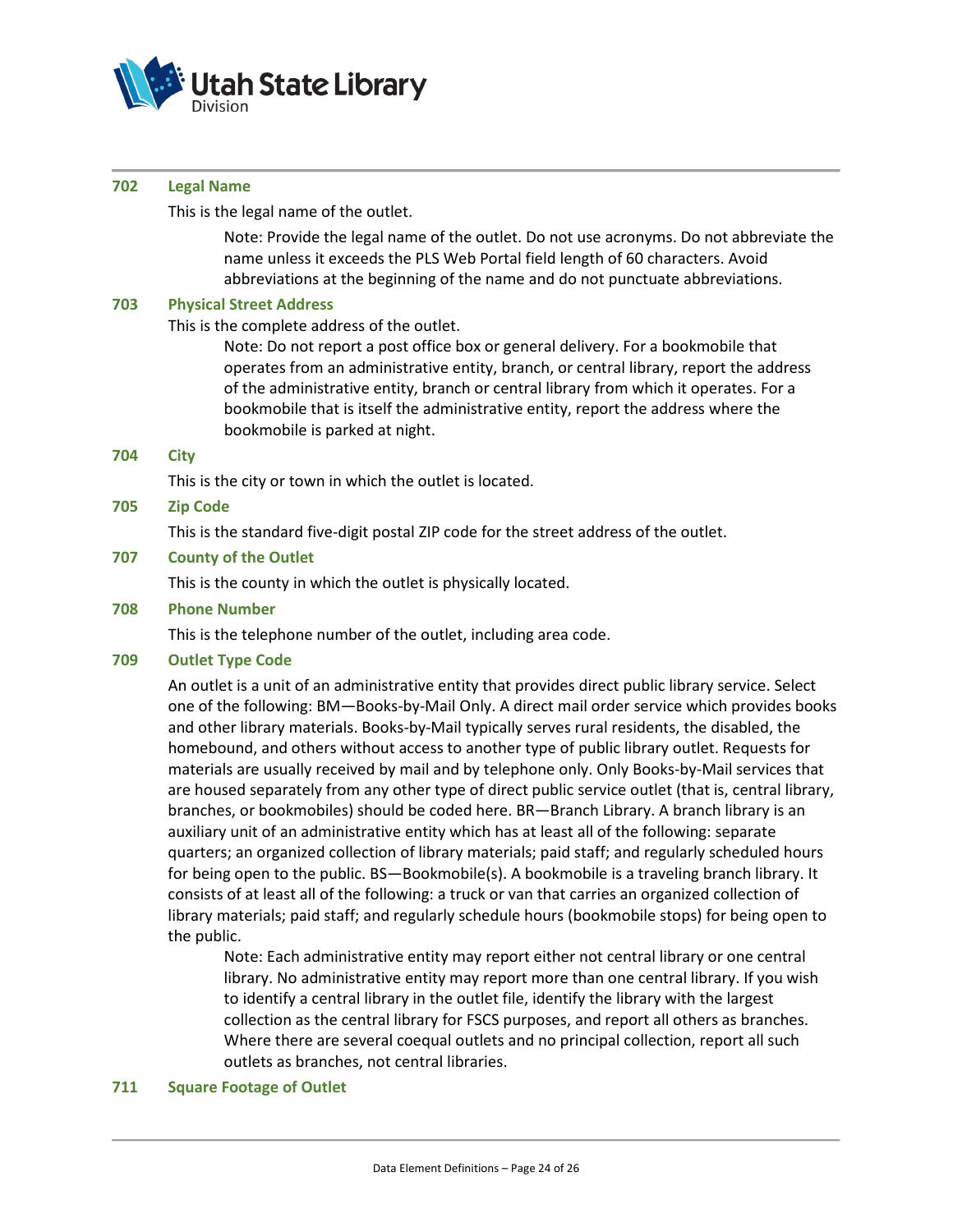

Provide the area, in square feet, of the public library outlet (central library or branch). Report the total area in square feet for each outlet (central library or branch) separately, This is the area on all floors enclosed by the outer walls of the library outlet. Include all areas occupied by the library outlet, including those areas off-limits to the public. Include any areas shared with another agency or agencies if the outlet has use at that area.

#### **712 Number of Bookmobiles**

The number of bookmobiles in the bookmobile outlet record.

Note: A bookmobile outlet record may include one or more bookmobiles. Complete this data element only if the record is of the type BS – Bookmobile(s) (see outlet data element #709). A bookmobile is a traveling branch library. It consists of at least the following: A truck or van that carries an organized collection of library materials; a paid staff; and regularly scheduled hours (bookmobile stops) for being open to the public. Count vehicles in use, not the number of stops the vehicle makes.

#### **713 Public Service Hours Per Year**

This is the number of annual public service hours for outlets (reported individually by central, branch, bookmobile and Books-by-Mail only).

Note: Include the **ACTUAL** hours open for public service for centrals (element #209), branches (element #211), and Books-by-Mail Only. For each bookmobile, count only the hours during which the bookmobile is open to the public. For administrative entities that offer ONLY books-by-mail service, count the hours that the outlet is staffed for service. Minor variations on public service hours need not be included. Extensive hours closed to the public due to natural disasters or other events should be excluded from the count.

#### **714 Number of Weeks Open**

#### This is the number of weeks during the year that an outlet was open to the public.

Note: Include the number of weeks open for public service for centrals (element #209), branches (element #211), and Books-by-Mail Only. For each bookmobile, count only the weeks during which the bookmobile is open to the public. For administrative entities that offer ONLY books-by-mail service, count the weeks that the outlet is staffed for service. The count should be based on the number of weeks that a library outlet was open for half or more of its scheduled service hours. Extensive weeks closed to the public due to natural disasters or other events should be excluded from the count. **Do not** calculate based on total number of service hours per year at the outlet level. For example, by dividing total hours by the average hours open per week. Round to the nearest whole number of weeks. If the library was open half or more of its scheduled hours in a given week, round up to the next week. If the library was open less than half of its scheduled hours, round down.

## **715 Number of Weeks an Outlet Closed Due to Covid-19**

This is the number of weeks during the year that due to the Coronavirus (Covid-19) pandemic, an outlet building was physically closed and the public could not enter, when it otherwise would have been open.